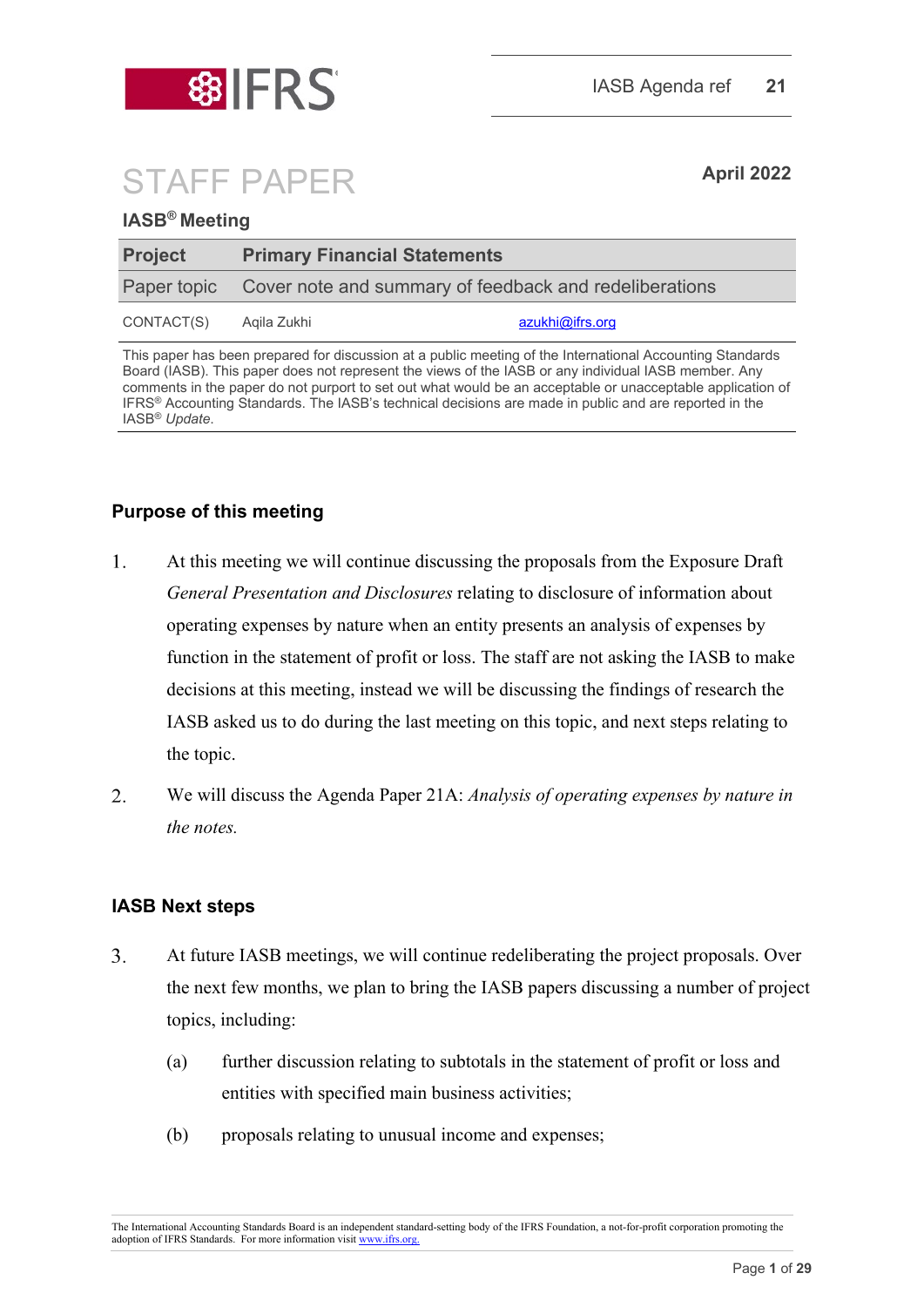- (c) further discussion relating to disclosure of information about operating expenses by nature when an entity presents an analysis of expenses by function in the statement of profit or loss; and
- (d) proposals relating to management performance measures.

#### **Summary of proposals discussed and proposals yet to be redeliberated**

 $4.$ Appendix A gives an overview of project status, listing the proposals in the Exposure Draft that have been discussed and proposals that are yet to be redeliberated by the IASB.

#### **Summary of proposals and feedback**

5. Appendix B summarises proposals in the Exposure Draft, feedback received and the IASB's tentative decisions made so far. As the IASB redeliberates the proposals, we will be updating Appendix B to include the latest tentative decisions.

#### **Diagram summarising the proposals for the structure of the statement of profit or loss**

6. Appendix C provides a diagram summarising the proposals in the Exposure Draft and the changes tentatively agreed by the IASB in the redeliberations to date on the structure of the statement of profit or loss for entities applying the general model.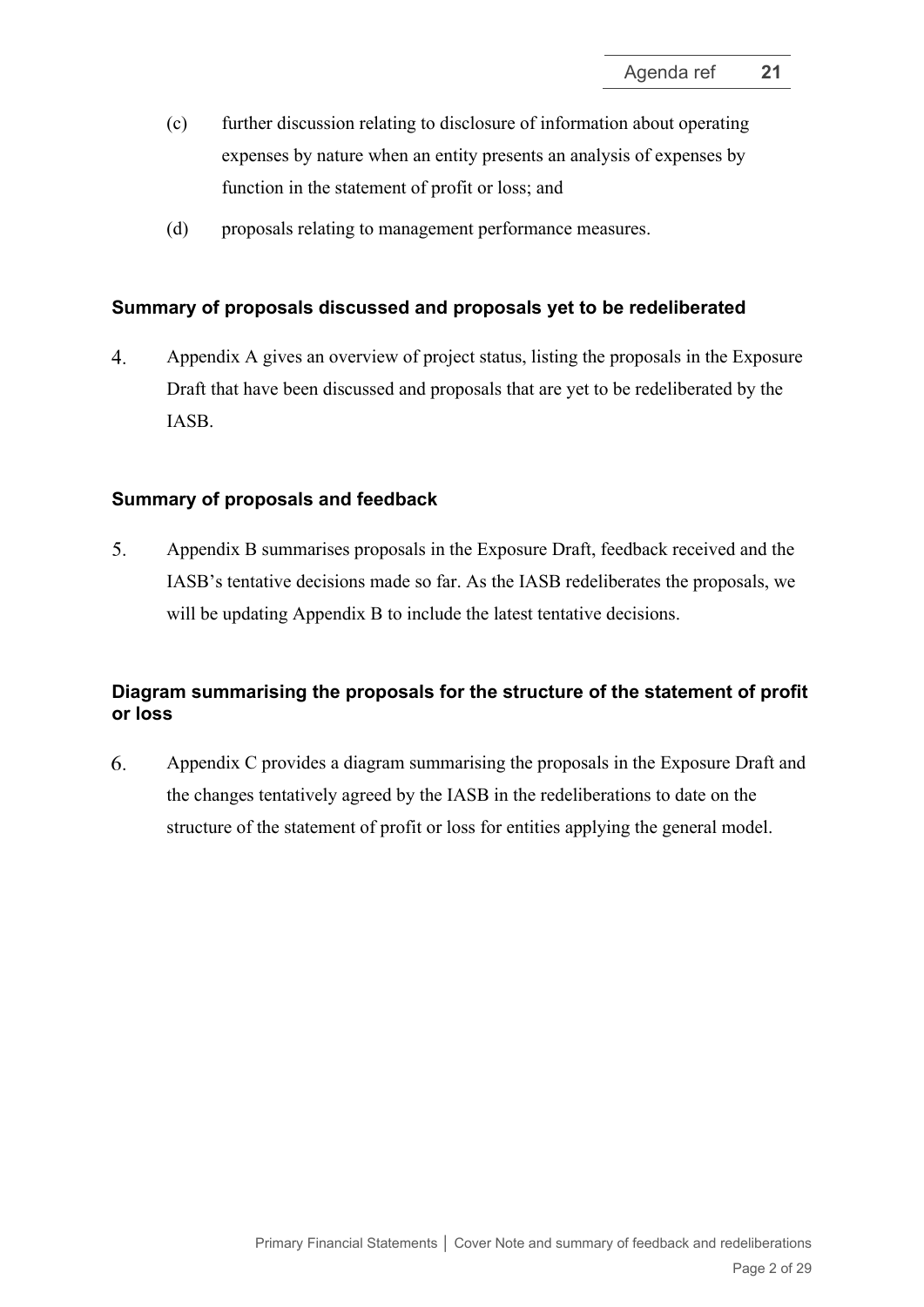## **Appendix A—Project status summary**

| <b>Topic</b>                    | <b>Proposals discussed</b>                                                                                                                                                                                                                                                                                                | Proposals yet to be redeliberated                                                                                                                                                                                                                                                                                     |
|---------------------------------|---------------------------------------------------------------------------------------------------------------------------------------------------------------------------------------------------------------------------------------------------------------------------------------------------------------------------|-----------------------------------------------------------------------------------------------------------------------------------------------------------------------------------------------------------------------------------------------------------------------------------------------------------------------|
| Subtotals                       | • Required subtotals<br>• Classification in categories, general model<br>• Associates and joint ventures                                                                                                                                                                                                                  | • Remaining issues relating to classification by entities with specified main<br>business activities<br>Remaining issues related to investing and financing categories                                                                                                                                                |
| Management performance measures | • Scope and definition<br>• Disclosure of reconciliation                                                                                                                                                                                                                                                                  | • Disclosure of tax and NCI<br>Changes in management performance measures, use of columns,<br>relationship with segments and other                                                                                                                                                                                    |
| Disaggregation and other        | • Roles of primary financial statements and notes<br>• General principles of aggregation and disaggregation<br>• Direction for unusual income and expenses<br>• Presentation of operating expenses<br>• Direction for disclosure of operating expenses<br>• Statement of cash flows<br>• Disclosure of operating expenses | • Definition of unusual income and expenses, related disclosures<br>Remaining issues relating to disclosure of operating expenses<br>Proposals relating to items labelled 'other' and other remaining general<br>disaggregation topics<br>Remaining proposals for statement of cash flows<br>Consequential amendments |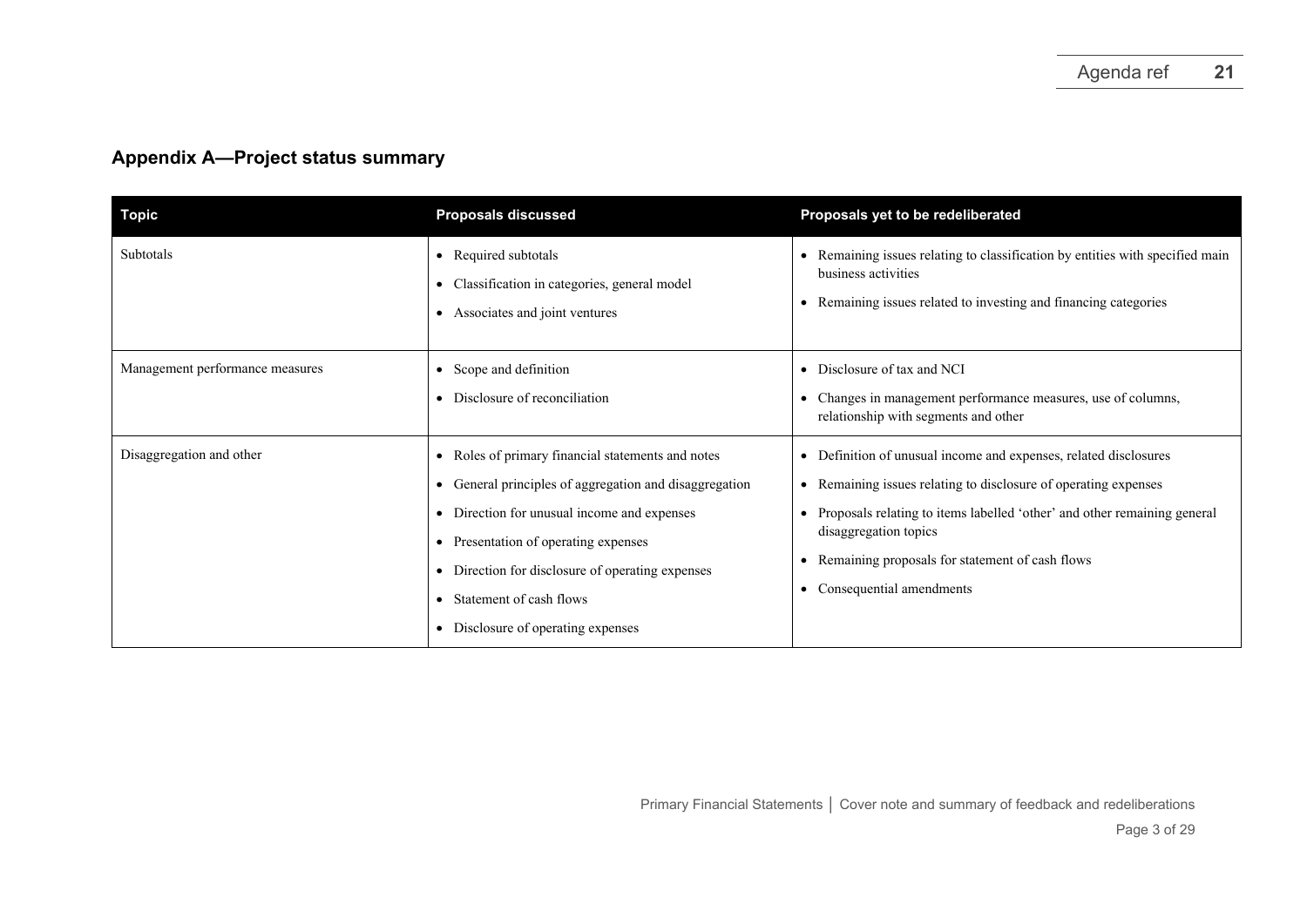### **Appendix B—Summary of proposals, feedback and tentative decisions**

| <b>Topic and ref</b>                                                                               | <b>Summary of proposals</b>                                                                                                                                                                                                                                                                                                                                                                                                                                                  | <b>Summary of feedback</b>                                                                                                                                                                                                                                                                                                                               | <b>Tentative decisions</b>                                                                                                                                                                                                                                                       |
|----------------------------------------------------------------------------------------------------|------------------------------------------------------------------------------------------------------------------------------------------------------------------------------------------------------------------------------------------------------------------------------------------------------------------------------------------------------------------------------------------------------------------------------------------------------------------------------|----------------------------------------------------------------------------------------------------------------------------------------------------------------------------------------------------------------------------------------------------------------------------------------------------------------------------------------------------------|----------------------------------------------------------------------------------------------------------------------------------------------------------------------------------------------------------------------------------------------------------------------------------|
| December<br>2020<br><b>AP21B</b><br><b>Subtotals and</b><br>categories-<br><b>general</b><br>model | <b>Subtotals</b><br><b>Subtotals</b><br>The Exposure Draft proposed that an<br>Most respondents agreed with the proposals to<br>A1.<br>B1.<br>entity presents the following new<br>introduce defined subtotals in the statement of<br>subtotals in the statement of profit or loss<br>profit or loss. They think the proposals have the<br>(paragraph 60 of the Exposure Draft):<br>potential to result in useful information and<br>improve comparability between entities. |                                                                                                                                                                                                                                                                                                                                                          | Subtotals-operating profit<br>Confirmed proposals<br>C1. The IASB tentatively confirmed that entities would be required<br>to present an operating profit subtotal in the statement of profit<br>or loss and not to develop a direct definition of operating profit.             |
| March 2021<br><b>AP21A</b><br><b>Subtotals in</b><br>the statement<br>of profit or<br><u>loss-</u> | operating profit or loss (operating profit);<br>a)<br>operating profit or loss and income and<br>b)<br>expenses from integral associates and<br>joint ventures; and<br>profit or loss before financing and income<br>c)<br>tax.                                                                                                                                                                                                                                              | Many respondents agreed with the proposals to<br>B <sub>2</sub> .<br>define the operating category as a residual<br>category. However, some respondents disagreed<br>with defining the operating category as a residual<br>category and preferred a 'positive' or 'direct'<br>definition because they disagreed with the content<br>of operating profit. | Subtotals-profit before financing and income tax<br>Confirmed proposals<br>The IASB tentatively confirmed to retain the proposal to define<br>C2.<br>the 'profit before financing and income tax' subtotal and<br>require it to be presented in the statement of profit or loss. |
| operating<br>profit<br>May 2021<br><b>AP21A</b><br><b>Subtotals and</b>                            | <b>Categories</b><br>In applying these proposed new subtotals,<br>A2.<br>an entity would present in the statement of<br>profit or loss income and expenses<br>classified in the following categories                                                                                                                                                                                                                                                                         | <b>Categories</b><br>Most respondents agreed with the proposals to<br><b>B</b> 3.<br>introduce categories in the statement of profit or<br>loss. They think the proposals have the potential<br>to result in useful information and improve                                                                                                              | <b>Categories</b><br>Confirmed proposals<br>The IASB tentatively confirmed to retain the proposal to<br>C3.<br>introduce separate investing and financing categories in the<br>statement of profit or loss.                                                                      |
| categories-<br>financing<br>category                                                               | (paragraph 45 of the Exposure Draft):<br>a)<br>operating;<br>integral associates and joint ventures;<br>b)                                                                                                                                                                                                                                                                                                                                                                   | comparability between entities.<br>However, some respondents said additional<br>B4.<br>guidance would be needed to achieve consistent<br>application and comparability, including guidance                                                                                                                                                               | See below for the confirmed proposals and changes to the<br>C4.<br>proposals related to derivatives and hedging instruments,<br>foreign exchange differences and alignment of the investing                                                                                      |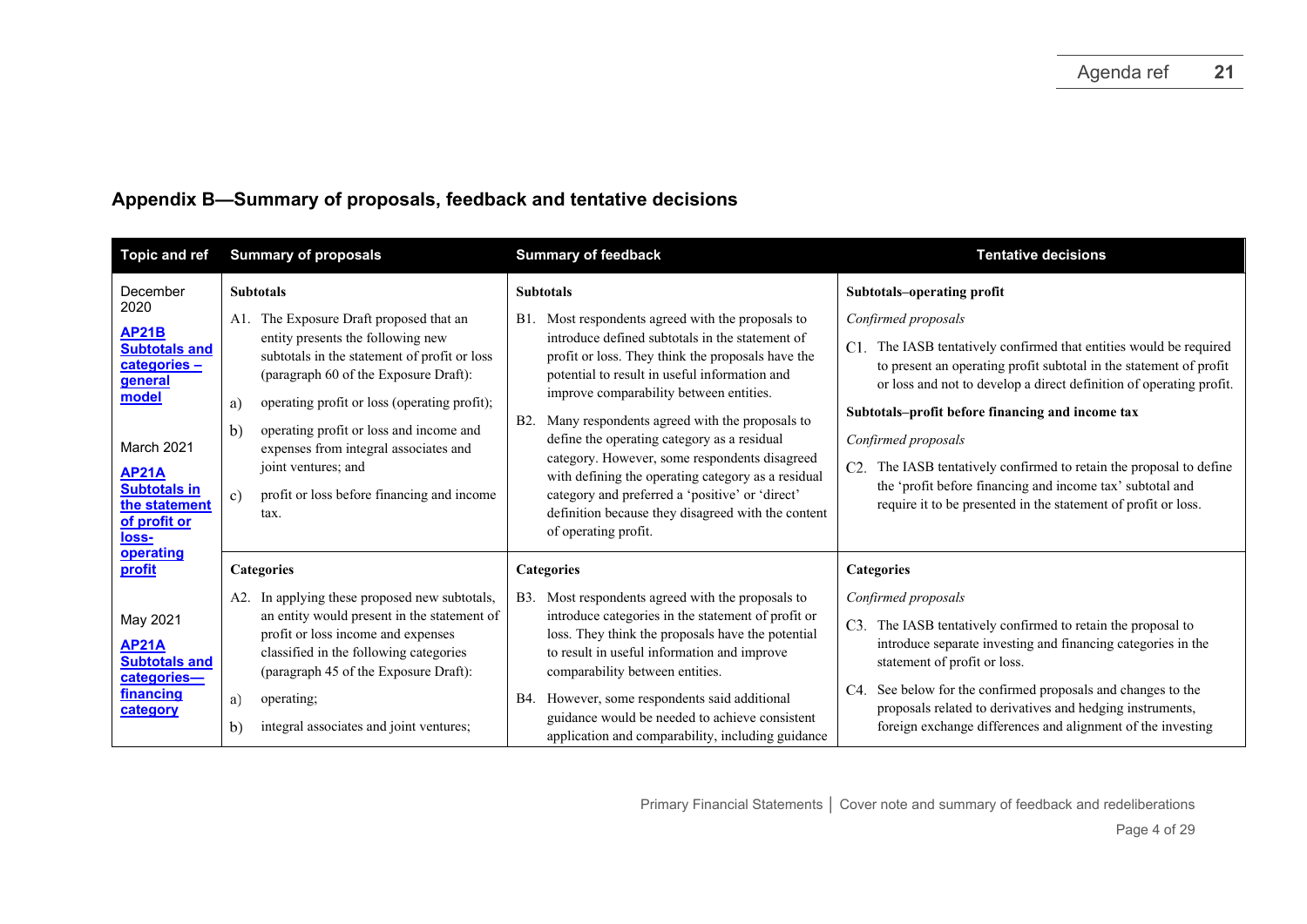<span id="page-4-0"></span>

| <b>Topic and ref</b>                                                                                     | <b>Summary of proposals</b>                                                                                                                                                                                                                                           | <b>Summary of feedback</b>                                                                                                                                                                                                                                            | <b>Tentative decisions</b>                                                                                                                                                                                                                |
|----------------------------------------------------------------------------------------------------------|-----------------------------------------------------------------------------------------------------------------------------------------------------------------------------------------------------------------------------------------------------------------------|-----------------------------------------------------------------------------------------------------------------------------------------------------------------------------------------------------------------------------------------------------------------------|-------------------------------------------------------------------------------------------------------------------------------------------------------------------------------------------------------------------------------------------|
| <b>AP21B</b><br><b>Subtotals and</b><br>categories-                                                      | investing; and<br>C)<br>$\mathbf{d}$<br>financing.                                                                                                                                                                                                                    | on the definitions of the categories and the term<br>'main business activities'.<br>Many respondents expressed concerns about:<br>B5.                                                                                                                                 | categories in the statement of profit or loss and statement of<br>cash flows.                                                                                                                                                             |
| profit before<br>financing and<br><b>income tax</b><br><b>July 2021</b>                                  |                                                                                                                                                                                                                                                                       | the proposed classification of foreign exchange<br>a)<br>differences and of fair value gains and losses on<br>derivatives and hedging instruments—they<br>question whether the benefits of such<br>classification would outweigh the costs; and                       |                                                                                                                                                                                                                                           |
| <b>AP21A</b><br><b>Classification</b><br>of income<br>and expenses<br>in the<br>financing<br>category of |                                                                                                                                                                                                                                                                       | the proposed labels for the categories in the<br>b)<br>statement of profit or loss-they say it is<br>confusing that the labels are similar to the labels<br>of the categories in the statement of cash flows,<br>although the content of the categories is different. |                                                                                                                                                                                                                                           |
| statement of<br>profit or loss                                                                           | <b>Operating category</b>                                                                                                                                                                                                                                             | <b>Operating category</b>                                                                                                                                                                                                                                             | <b>Operating category</b>                                                                                                                                                                                                                 |
| <b>AP21B</b>                                                                                             | A3. The operating category would include                                                                                                                                                                                                                              | Some respondents expressed concerns about<br>B6.                                                                                                                                                                                                                      | Confirmed proposals                                                                                                                                                                                                                       |
| <b>Classification</b><br>of fair value                                                                   | income or expenses not classified in the<br>other categories such as the investing                                                                                                                                                                                    | defining the operating category as a residual<br>category-mainly because they disagree with                                                                                                                                                                           | C5. The IASB tentatively confirmed that:                                                                                                                                                                                                  |
| <u>gains or</u><br>losses on<br>derivatives<br>and hedging<br><b>instruments</b>                         | category or the financing category. In<br>other words, the operating category would<br>be the default category (paragraph 46 of<br>the Exposure Draft). <sup>1</sup>                                                                                                  | including in operating profit some income and<br>expenses that are unusual, volatile or do not arise<br>from an entity's main business activities.                                                                                                                    | these types of income and expenses shall not be classified in the<br>a)<br>operating category: investing, financing, income tax, and<br>discontinued operations.<br>the operating category comprises all income and expenses<br>b)        |
| <b>AP21C</b><br><b>Classification</b><br>of foreign<br>exchange<br>differences in<br>profit or loss      | A4. The Exposure Draft proposed specific<br>requirements for entities with specified<br>main business activities, to ensure that the<br>operating category includes all income<br>and expenses from their main business<br>activities. These requirements and related |                                                                                                                                                                                                                                                                       | arising from an entity's operations, including volatile and<br>unusual income and expenses arising from an entity's<br>operations; and includes, but is not limited to, income and<br>expenses from an entity's main business activities. |

 $1$  Also see paragraphs BC53–BC57 of the Basis for Conclusions on the Exposure Draft.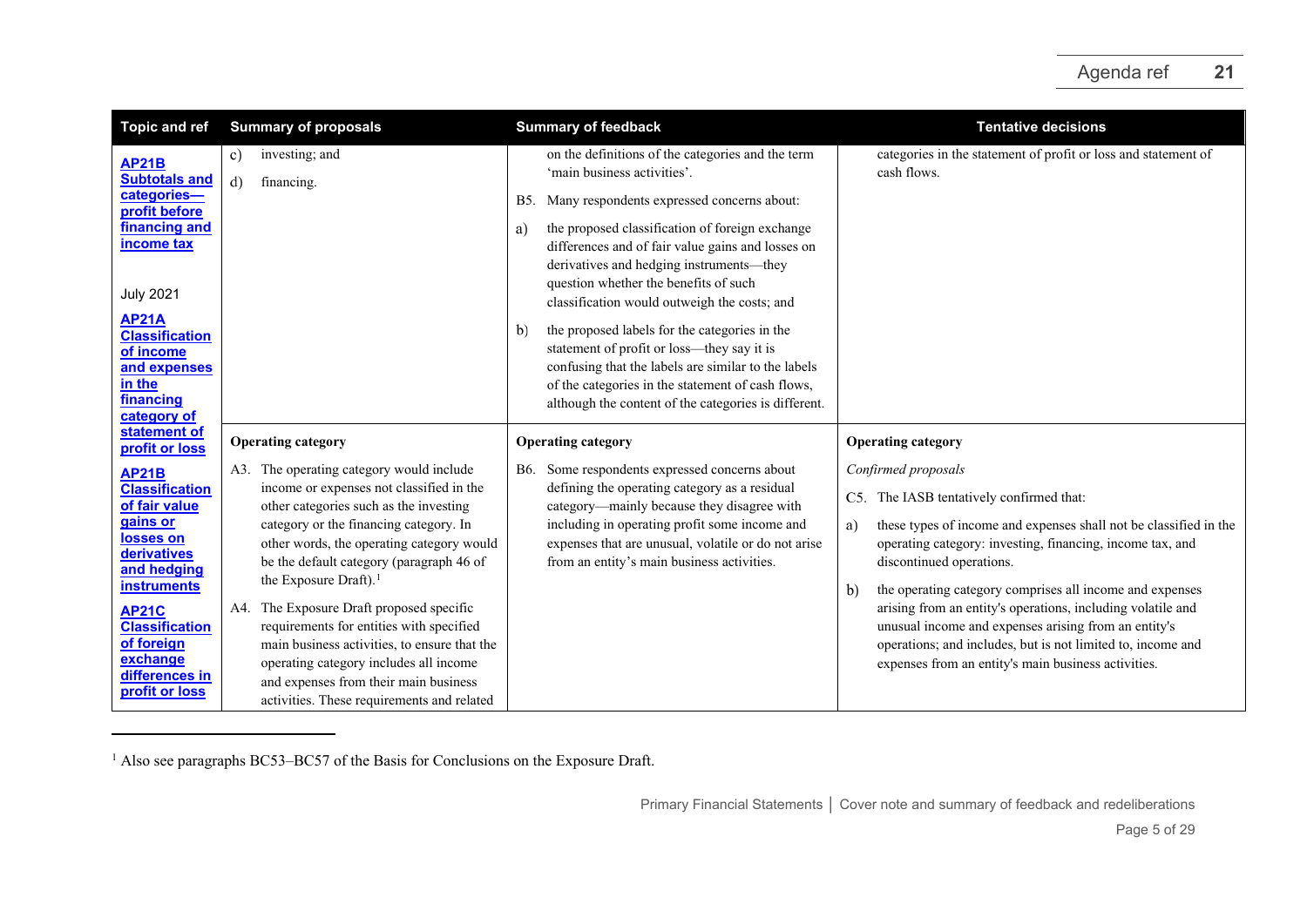<span id="page-5-0"></span>

| <b>Topic and ref</b>                                                                        | <b>Summary of proposals</b>                                                                                                                                                                                                                                                                                                                                                                 | <b>Summary of feedback</b>                                                                                                                                                                                                                                                                                      | <b>Tentative decisions</b>                                                                                                                                                                                                                                                                                                                                                                                                                                                                                                                                                                                                                                                                                                                                                                                                                                                                                                                                                                                                                                                                                    |
|---------------------------------------------------------------------------------------------|---------------------------------------------------------------------------------------------------------------------------------------------------------------------------------------------------------------------------------------------------------------------------------------------------------------------------------------------------------------------------------------------|-----------------------------------------------------------------------------------------------------------------------------------------------------------------------------------------------------------------------------------------------------------------------------------------------------------------|---------------------------------------------------------------------------------------------------------------------------------------------------------------------------------------------------------------------------------------------------------------------------------------------------------------------------------------------------------------------------------------------------------------------------------------------------------------------------------------------------------------------------------------------------------------------------------------------------------------------------------------------------------------------------------------------------------------------------------------------------------------------------------------------------------------------------------------------------------------------------------------------------------------------------------------------------------------------------------------------------------------------------------------------------------------------------------------------------------------|
| December<br>2021                                                                            | feedback are discussed in Agenda Paper<br>21C of the December 2020 IASB<br>meeting.                                                                                                                                                                                                                                                                                                         |                                                                                                                                                                                                                                                                                                                 |                                                                                                                                                                                                                                                                                                                                                                                                                                                                                                                                                                                                                                                                                                                                                                                                                                                                                                                                                                                                                                                                                                               |
| <b>AP21B</b><br><b>Income and</b><br>expenses<br>classified in<br>the investing<br>category | <b>Investing category</b><br>A5. The investing category would include<br>returns from investments, that is, income<br>and expenses from assets that generate a<br>return individually and largely<br>independently of other resources held by<br>an entity. The investing category would<br>also include related incremental expenses<br>(paragraph 47 of the Exposure Draft). <sup>2</sup> | <b>Investing category</b><br>Many respondents agreed with the proposal for<br>B7.<br>the investing category. However, some<br>respondents said the definition is insufficiently<br>robust.<br>A few respondents expressed concerns about<br>B8.<br>including incremental expenses in the investing<br>category. | <b>Investing category</b><br>Confirmed proposals<br>C6. The IASB tentatively decided:<br>to retain the proposal for entities to classify in the investing<br>a)<br>category income and expenses from assets that generate returns<br>individually and largely independently of other resources held<br>by an entity;<br>to retain the proposed application guidance in the Exposure<br>$\mathbf{b}$<br>Draft; and<br>to retain the label 'investing category' for that category.<br>c)<br>Changes to the proposals<br>The IASB tentatively decided:<br>C7.<br>to add further application guidance stating that income and<br>a)<br>expenses arising from individual assets and disposal groups<br>held for sale and income and expenses arising from business<br>combinations would not be classified in investing category, and<br>negative returns are classified in the same category as positive<br>returns;<br>to classify income and expenses from associates and joint<br>$\mathbf{b}$<br>ventures in the investing category;<br>to remove the discussion of the objective from the requirements<br>c) |
|                                                                                             |                                                                                                                                                                                                                                                                                                                                                                                             |                                                                                                                                                                                                                                                                                                                 | in the Standard and explain in the Basis for Conclusions the                                                                                                                                                                                                                                                                                                                                                                                                                                                                                                                                                                                                                                                                                                                                                                                                                                                                                                                                                                                                                                                  |

<sup>&</sup>lt;sup>2</sup> Also see paragraphs B32–B33 of the Exposure Draft and BC48–BC52 of the Basis for Conclusions on the Exposure Draft.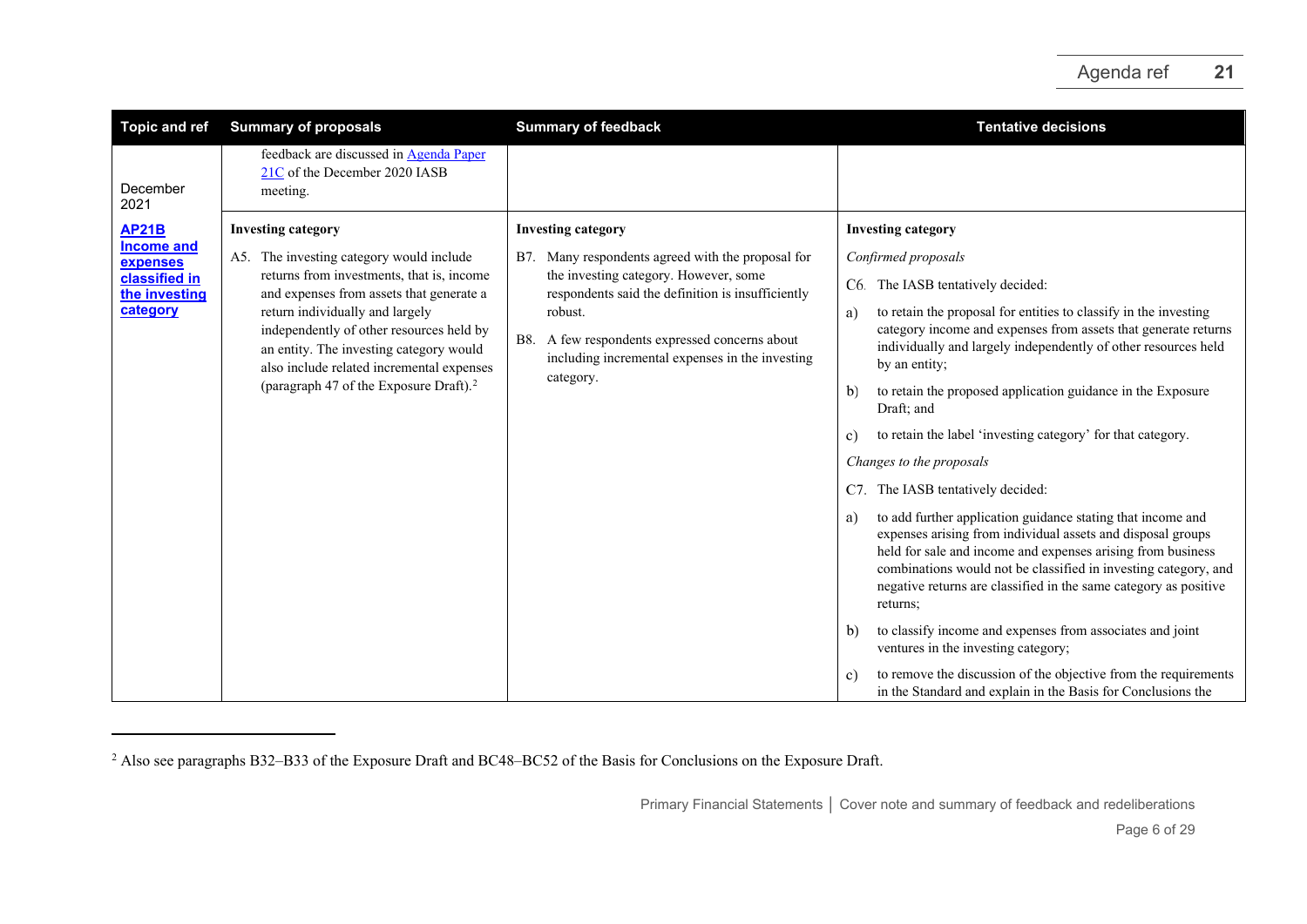<span id="page-6-0"></span>

| <b>Topic and ref</b> | <b>Summary of proposals</b>                                                                                                                                                                                                                                                                                                                                                                     | <b>Summary of feedback</b>                                                                                                                                                                             | <b>Tentative decisions</b>                                                                                                                                                                                                                                                                                                                                                                                                                                                                                                                                                                                                                                                                                                                                                                                                                                                                                                                                                                                                                                                       |
|----------------------|-------------------------------------------------------------------------------------------------------------------------------------------------------------------------------------------------------------------------------------------------------------------------------------------------------------------------------------------------------------------------------------------------|--------------------------------------------------------------------------------------------------------------------------------------------------------------------------------------------------------|----------------------------------------------------------------------------------------------------------------------------------------------------------------------------------------------------------------------------------------------------------------------------------------------------------------------------------------------------------------------------------------------------------------------------------------------------------------------------------------------------------------------------------------------------------------------------------------------------------------------------------------------------------------------------------------------------------------------------------------------------------------------------------------------------------------------------------------------------------------------------------------------------------------------------------------------------------------------------------------------------------------------------------------------------------------------------------|
|                      |                                                                                                                                                                                                                                                                                                                                                                                                 |                                                                                                                                                                                                        | reasons for including specific items in the investing category;<br>and<br>not to proceed with the proposed use of the defined term<br>d)<br>'income and expenses from investments'.<br>C8. The IASB will discuss other aspects of proposals at a future<br>meeting.                                                                                                                                                                                                                                                                                                                                                                                                                                                                                                                                                                                                                                                                                                                                                                                                              |
|                      | <b>Financing category</b>                                                                                                                                                                                                                                                                                                                                                                       | <b>Financing category</b>                                                                                                                                                                              | <b>Financing category</b>                                                                                                                                                                                                                                                                                                                                                                                                                                                                                                                                                                                                                                                                                                                                                                                                                                                                                                                                                                                                                                                        |
|                      | A6. The financing category would include<br>(paragraph 49 of the Exposure Draft): $3$<br>income and expenses from cash and cash<br>a)<br>equivalents;<br>income and expenses on liabilities arising<br>b)<br>from financing activities; and<br>interest income and expenses on other<br>c)<br>liabilities, for example, the unwinding of<br>discounts on pension liabilities and<br>provisions. | Some respondents expressed concerns about the<br>B9.<br>proposed classification of income and expenses<br>from cash and cash equivalents and other<br>investments held as part of treasury activities. | Changes to the proposals<br>C9. The IASB tentatively decided not to proceed with the proposed<br>addition to the definition of 'financing activities' in IAS 7<br>Statement of Cash Flows.<br>C10. The IASB tentatively decided to require an entity to classify<br>income and expenses from cash and cash equivalents in the<br>investing category rather than the financing category.<br>C11. The IASB tentatively decided in relation to the classification in<br>categories of statement of profit or loss to:<br>require an entity to classify in the financing category:<br>a)<br>i) for liabilities that arise from transactions that involve only<br>the raising of finance—all income and expenses;<br>ii) from other liabilities—specified income and expenses (see<br>$C13$ ;<br>describe transactions that involve only the raising of finance as<br>b)<br>transactions that involve:<br>i) the receipt by the entity of cash, a reduction in a financial<br>liability or an entity's own equity;<br>ii) the return by the entity of cash or an entity's own equity; |

<sup>&</sup>lt;sup>3</sup> Also see paragraphs B34–B37 of the Exposure Draft and BC33–BC47 of the Basis for Conclusions on the Exposure Draft.

Primary Financial Statements **│** Cover note and summary of feedback and redeliberations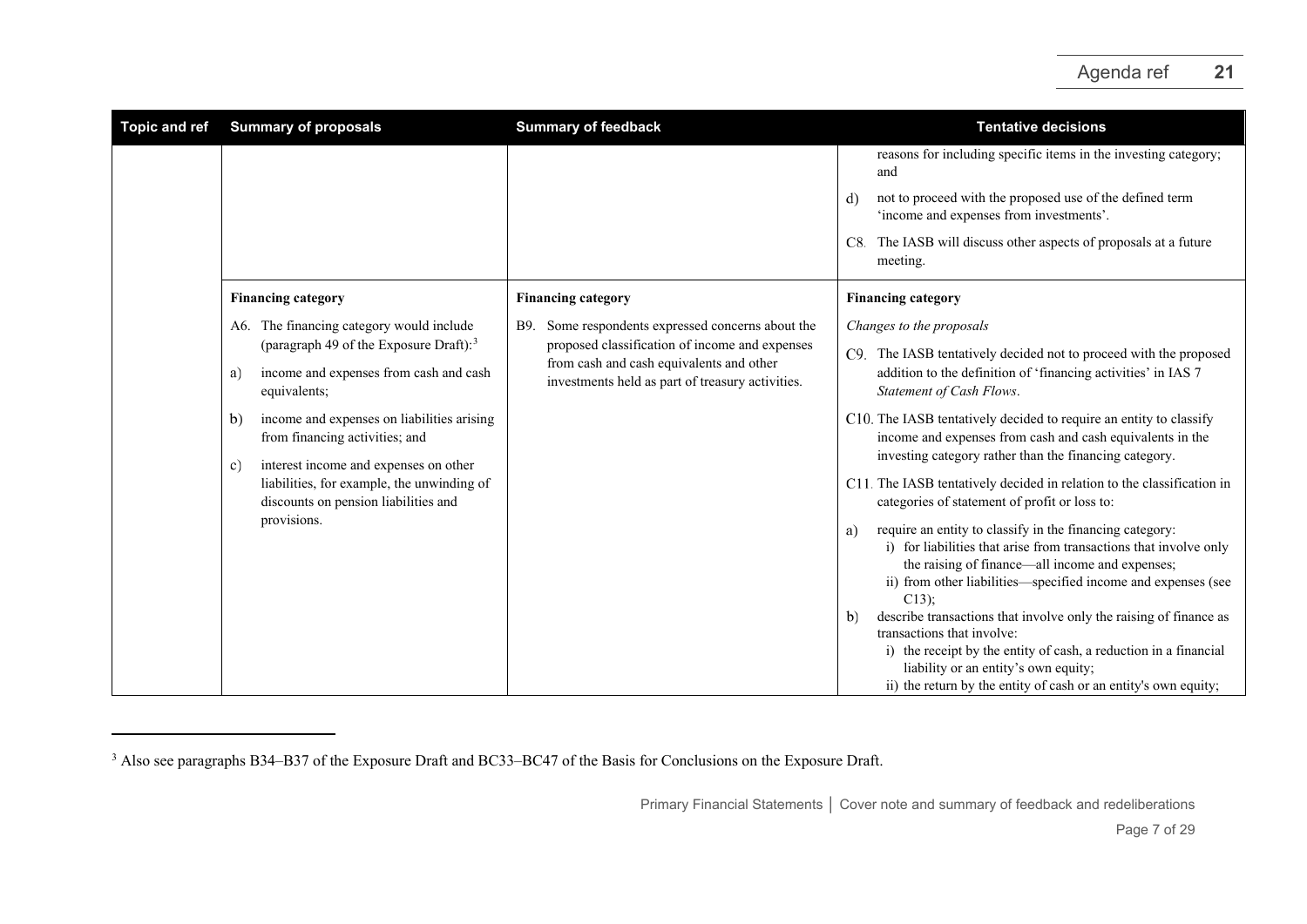<span id="page-7-0"></span>

| <b>Topic and ref</b> | <b>Summary of proposals</b> | <b>Summary of feedback</b> | <b>Tentative decisions</b>                                                                                                                                                                                                                                                                                                                                                                                                                                                                                                                                                                                  |
|----------------------|-----------------------------|----------------------------|-------------------------------------------------------------------------------------------------------------------------------------------------------------------------------------------------------------------------------------------------------------------------------------------------------------------------------------------------------------------------------------------------------------------------------------------------------------------------------------------------------------------------------------------------------------------------------------------------------------|
|                      |                             |                            | require an entity, in relation to hybrid contracts with host<br>c)<br>liabilities and embedded derivatives, to classify:<br>i) income and expenses relating to separated host liabilities in<br>the same way as income and expenses on other liabilities;<br>ii) income and expenses relating to separated embedded<br>derivatives in the same way as income and expenses on<br>stand-alone derivatives; and<br>iii) income and expenses related to contracts that are not<br>separated in the same way as income and expenses on<br>other liabilities.                                                     |
|                      |                             |                            | C12. In addition, the IASB tentatively decided to develop disclosure<br>requirements for the situation in which an entity designates an<br>entire hybrid contract as at fair value through profit or loss and<br>as a result does not separate from the host financial liability an<br>embedded derivative that is otherwise required to be separated<br>by IFRS 9 Financial Instruments. The objective of these<br>disclosure requirements would be to give users of financial<br>statements information about when the use of the fair value<br>option changes the classification of income and expenses. |
|                      |                             |                            | C13. For liabilities that arise from transactions that do not involve<br>only the raising of finance, except some such liabilities<br>specified by the IASB, the IASB tentatively decided to require<br>an entity to classify in the financing category of the statement<br>of profit or loss interest expense and the effect of changes in<br>interest rates, when such amounts are identified applying the<br>requirements of IFRS Accounting Standards.                                                                                                                                                  |
|                      |                             |                            | C14. The IASB specified that this tentative decision does not apply<br>to liabilities that arise from transactions that do not involve only<br>the raising of finance and that:                                                                                                                                                                                                                                                                                                                                                                                                                             |
|                      |                             |                            | are hybrid contracts in the scope of IFRS 9 measured at<br>a)<br>amortised cost; and                                                                                                                                                                                                                                                                                                                                                                                                                                                                                                                        |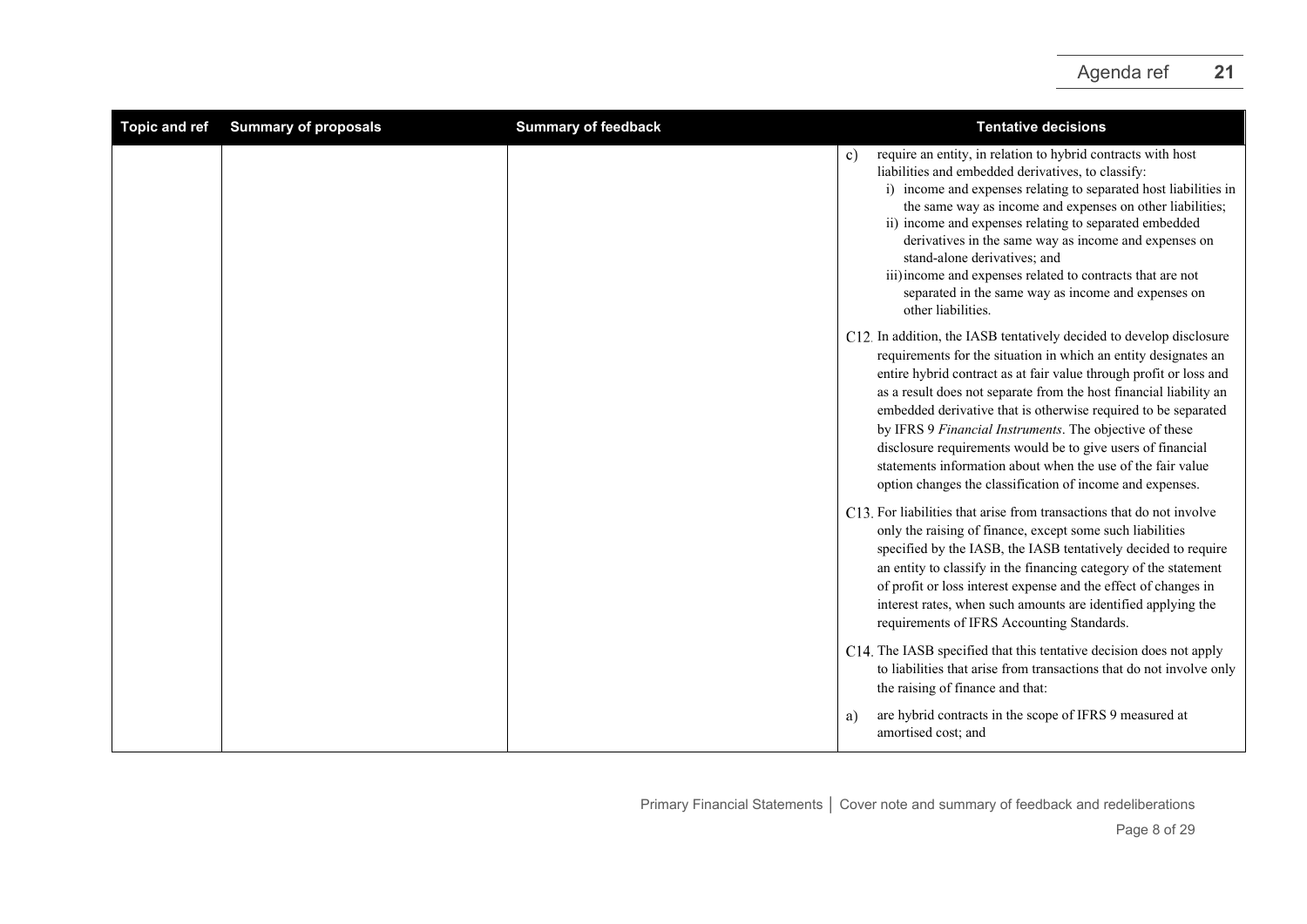| <b>Topic and ref</b> | <b>Summary of proposals</b>                                                                                  | <b>Summary of feedback</b>                                                                                                                                                                                                                                                                                                                                         | <b>Tentative decisions</b>                                                                                                                                                                                                                                                                                                                                                                                                                                             |
|----------------------|--------------------------------------------------------------------------------------------------------------|--------------------------------------------------------------------------------------------------------------------------------------------------------------------------------------------------------------------------------------------------------------------------------------------------------------------------------------------------------------------|------------------------------------------------------------------------------------------------------------------------------------------------------------------------------------------------------------------------------------------------------------------------------------------------------------------------------------------------------------------------------------------------------------------------------------------------------------------------|
|                      |                                                                                                              |                                                                                                                                                                                                                                                                                                                                                                    | include an embedded derivative the economic characteristics<br>b)<br>and risks of which are closely related to the economic<br>characteristics and risks of the host contract.                                                                                                                                                                                                                                                                                         |
|                      |                                                                                                              |                                                                                                                                                                                                                                                                                                                                                                    | C15. In relation to these specified liabilities, the IASB decided to<br>explore an approach that would classify all income and<br>expenses in the financing category of the statement of profit or<br>loss.                                                                                                                                                                                                                                                            |
|                      | Derivatives and hedging instruments                                                                          | Derivatives and hedging instruments and foreign<br>exchange differences<br>B10. Many respondents expressed concerns about the<br>proposed classification of foreign exchange<br>differences and of fair value gains and losses on<br>derivatives and hedging instruments—they<br>question whether the benefits of such<br>classification would outweigh the costs. | Derivatives and hedging instruments                                                                                                                                                                                                                                                                                                                                                                                                                                    |
|                      | A7. The IASB's proposals for the                                                                             |                                                                                                                                                                                                                                                                                                                                                                    | Confirmed proposals                                                                                                                                                                                                                                                                                                                                                                                                                                                    |
|                      | classification of gains or losses on<br>derivatives and hedging instruments can<br>be summarised as follows: |                                                                                                                                                                                                                                                                                                                                                                    | C16. The IASB tentatively confirmed that fair value gains or losses<br>on financial instruments used for risk management that are<br>designated or used for risk management but are not designated<br>as hedging instruments should be classified in the category<br>affected by the risk the entity manages, except when doing so<br>would involve:                                                                                                                   |
|                      |                                                                                                              |                                                                                                                                                                                                                                                                                                                                                                    | grossing up of fair value gains or losses (derivatives designated<br>a)<br>as hedging instruments); or                                                                                                                                                                                                                                                                                                                                                                 |
|                      |                                                                                                              |                                                                                                                                                                                                                                                                                                                                                                    | undue cost or effort (derivatives not designated as hedging<br>b)<br>instruments).                                                                                                                                                                                                                                                                                                                                                                                     |
|                      |                                                                                                              |                                                                                                                                                                                                                                                                                                                                                                    | Changes to the proposals                                                                                                                                                                                                                                                                                                                                                                                                                                               |
|                      |                                                                                                              |                                                                                                                                                                                                                                                                                                                                                                    | C17. The IASB tentatively decided in cases where classifying fair<br>value gains or losses in the category of the statement of profit or<br>loss affected by the risk the entity manages involves grossing<br>up of fair value gains or losses (derivatives designated as<br>hedging instruments) or undue cost or effort (derivatives not<br>designated as hedging instruments) an entity would classify all<br>fair value gains or losses in the operating category. |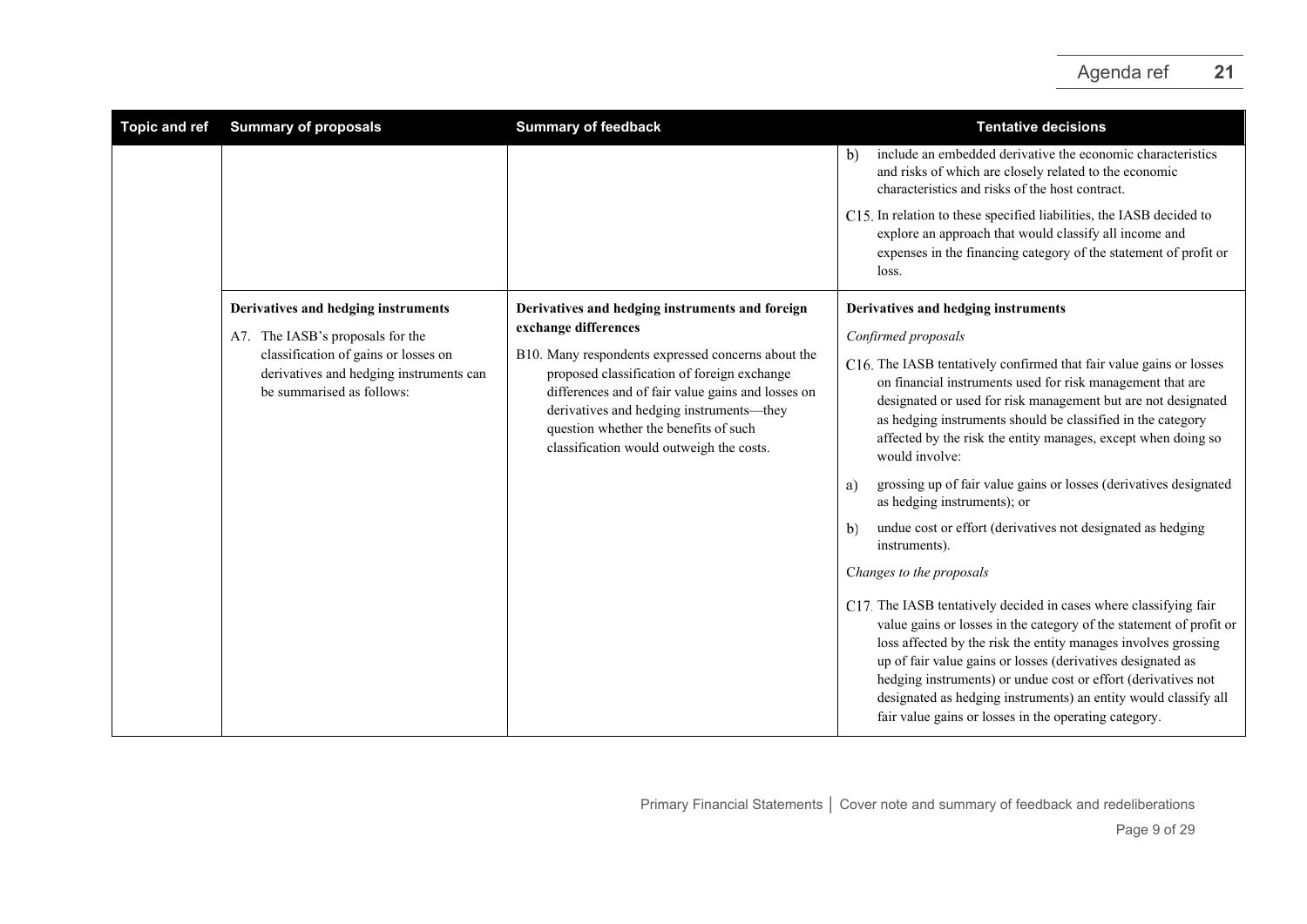| <b>Topic and ref</b> | <b>Summary of proposals</b>                                                                                                                                                                                     |                                                                                                                                                                                                                                                                                                                                                                                                                                                                                                                                                                                                                                                                                                                                                                                                                                                                                                                                                                                                                                                         | <b>Summary of feedback</b> | <b>Tentative decisions</b>                                                                                                                                                                                                                                                                                                                                                                                                                                                                                                                                                                                                                                                                                                                                                                                                                                                                                                                                                                                                                                                                                               |
|----------------------|-----------------------------------------------------------------------------------------------------------------------------------------------------------------------------------------------------------------|---------------------------------------------------------------------------------------------------------------------------------------------------------------------------------------------------------------------------------------------------------------------------------------------------------------------------------------------------------------------------------------------------------------------------------------------------------------------------------------------------------------------------------------------------------------------------------------------------------------------------------------------------------------------------------------------------------------------------------------------------------------------------------------------------------------------------------------------------------------------------------------------------------------------------------------------------------------------------------------------------------------------------------------------------------|----------------------------|--------------------------------------------------------------------------------------------------------------------------------------------------------------------------------------------------------------------------------------------------------------------------------------------------------------------------------------------------------------------------------------------------------------------------------------------------------------------------------------------------------------------------------------------------------------------------------------------------------------------------------------------------------------------------------------------------------------------------------------------------------------------------------------------------------------------------------------------------------------------------------------------------------------------------------------------------------------------------------------------------------------------------------------------------------------------------------------------------------------------------|
|                      | <b>Used</b> for<br>Hedging<br>risk<br>instruments<br>management<br>Not<br>designated<br>in hedging<br>relationships<br>Not used for risk<br>management<br>Foreign exchange differences<br>exchange differences. | Gains or losses on:<br>Non-<br>Derivatives<br>derivative<br>financial<br>instruments<br>Classify in the category affected by<br>the risk the entity manages, except<br>when it would involve grossing up<br>gains or losses-then classify in the<br>investing category.<br>Apply the<br>Apply<br>classification<br>requirements<br>for<br>requirements for<br>hedging instruments<br>classification<br>except if such<br>in paragraphs<br>$45 - 55$ of the<br>classification would<br>involve undue cost<br>Exposure<br>Draft.<br>or effort—then<br>classify in the<br>investing category.<br>Not relevant<br>Classify in the<br>for this paper<br>investing category,<br>except when used in<br>the course of a main<br>business activity-<br>then classify in the<br>operating category<br>A8. The IASB proposes that an entity shall<br>classify foreign exchange differences<br>included in profit or loss in the same<br>category of the statement of profit or loss<br>as the income and expenses from the<br>items that gave rise to the foreign |                            | C18. The IASB tentatively decided to require an entity to classify fair<br>value gains or losses on derivatives not used for risk<br>management in the operating category, unless a derivative<br>relates to financing activities and is not used in the course of the<br>entity's main business activities. In such cases, an entity<br>classifies all fair value gains or losses on the derivative in the<br>financing category.<br>Foreign exchange differences<br>Confirmed proposals<br>C19. The IASB tentatively confirmed to require an entity to classify<br>foreign exchange differences included in the statement of profit<br>or loss in the same category of the statement of profit or loss as<br>the income and expenses from the items that gave rise to the<br>foreign exchange differences, except when doing so would<br>involve undue cost or effort.<br>Changes to the proposals<br>C20. The IASB tentatively decided in cases that involve undue cost<br>or effort in classifying the items, an entity would classify the<br>foreign exchange differences on the item in the operating<br>category. |
| December<br>2020     | A9. In addition to the general model, the                                                                                                                                                                       | Exposure Draft proposed specific<br>requirements for entities with specified                                                                                                                                                                                                                                                                                                                                                                                                                                                                                                                                                                                                                                                                                                                                                                                                                                                                                                                                                                            | <b>Operating category</b>  | <b>Main business activities</b><br>Changes to the proposals                                                                                                                                                                                                                                                                                                                                                                                                                                                                                                                                                                                                                                                                                                                                                                                                                                                                                                                                                                                                                                                              |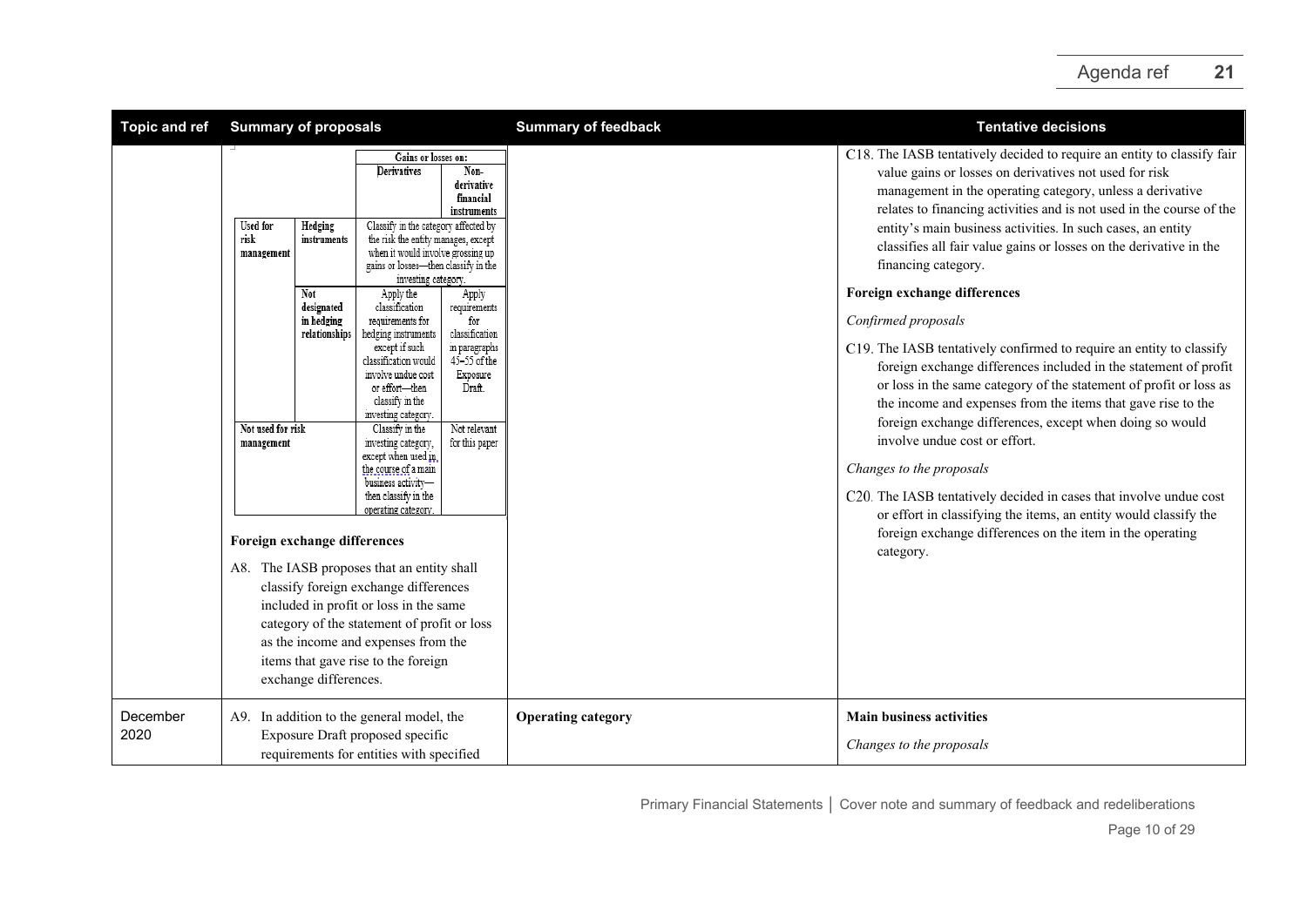<span id="page-10-1"></span><span id="page-10-0"></span>

| <b>Topic and ref</b>                                                                                                                                                                                                                                                                       | <b>Summary of proposals</b>                                                                                                                                                                                                                                                                                                                                                                                                                                                                                                                                                                                                                                                                                                                                                                                                                                                                                                                                                                                                                                                                                                                                                         | <b>Summary of feedback</b>                                                                                                                                                                                                                                                                                                                                                                                                                                                                                                                                                                                                                                                                                                                                                                                                                                                                                                                                                                                                                                                                                             | <b>Tentative decisions</b>                                                                                                                                                                                                                                                                                                                                                                                                                                                                                                                                                                                                                                                                                                                                                                                                                                                                                                                                                                                                                                                                                                                                                                                                                                                                                                                                                                                                                                                         |  |
|--------------------------------------------------------------------------------------------------------------------------------------------------------------------------------------------------------------------------------------------------------------------------------------------|-------------------------------------------------------------------------------------------------------------------------------------------------------------------------------------------------------------------------------------------------------------------------------------------------------------------------------------------------------------------------------------------------------------------------------------------------------------------------------------------------------------------------------------------------------------------------------------------------------------------------------------------------------------------------------------------------------------------------------------------------------------------------------------------------------------------------------------------------------------------------------------------------------------------------------------------------------------------------------------------------------------------------------------------------------------------------------------------------------------------------------------------------------------------------------------|------------------------------------------------------------------------------------------------------------------------------------------------------------------------------------------------------------------------------------------------------------------------------------------------------------------------------------------------------------------------------------------------------------------------------------------------------------------------------------------------------------------------------------------------------------------------------------------------------------------------------------------------------------------------------------------------------------------------------------------------------------------------------------------------------------------------------------------------------------------------------------------------------------------------------------------------------------------------------------------------------------------------------------------------------------------------------------------------------------------------|------------------------------------------------------------------------------------------------------------------------------------------------------------------------------------------------------------------------------------------------------------------------------------------------------------------------------------------------------------------------------------------------------------------------------------------------------------------------------------------------------------------------------------------------------------------------------------------------------------------------------------------------------------------------------------------------------------------------------------------------------------------------------------------------------------------------------------------------------------------------------------------------------------------------------------------------------------------------------------------------------------------------------------------------------------------------------------------------------------------------------------------------------------------------------------------------------------------------------------------------------------------------------------------------------------------------------------------------------------------------------------------------------------------------------------------------------------------------------------|--|
| <b>AP21C</b><br><b>Subtotals and</b><br>categories-<br>entities with<br>particular<br>main<br><b>business</b><br><b>activities</b><br><b>March 2022</b><br><b>AP21A</b><br><b>Entities with</b><br>specified<br>main<br><b>business</b><br>activities -<br><b>general</b><br><b>issues</b> | main business activities to ensure that the<br>operating category includes all income<br>and expenses from their main business<br>activities. The Exposure Draft proposed<br>that the operating category would include:<br>income and expenses from investments<br>a)<br>made in the course of an entity's main<br>business activities (paragraph 48 of the<br>Exposure Draft). For example, this<br>proposal would apply to insurers and<br>investment entities. An entity would<br>assess on an asset-by-asset basis whether<br>investments are made in the course of its<br>main business activities. <sup>4</sup><br>b)<br>some or all income and expenses from<br>financing activities and income and<br>expenses from cash and cash equivalents<br>if the entity provides financing to<br>customers as a main business activity<br>(paragraph 51 of the Exposure Draft). For<br>example, this proposal would apply to<br>banks and entities that provide financing<br>to customers purchasing their products.<br>The choice of whether some or all such<br>income and expenses is included in the<br>operating category would be an<br>accounting policy choice. <sup>5</sup> | B11. Most respondents agreed with the proposals to<br>require entities to classify in the operating<br>category:<br>income and expenses from investments made in<br>a)<br>the course of an entity's main business activities;<br>and<br>income and expenses from financing activities<br>b)<br>and income and expenses from cash and cash<br>equivalents if the entity provides financing to<br>customers as a main business activity.<br><b>Main business activities</b><br>B12. However, many respondents said additional<br>guidance would be needed to achieve consistent<br>application and comparability, including guidance<br>on the terms 'main business activities' and 'in the<br>course of main business activities'.<br><b>Accounting policy choice</b><br>B13. Many respondents disagreed with the proposed<br>accounting policy choice for entities that provide<br>financing to customers as a main business<br>activity. Some respondents suggest that, to<br>improve comparability between entities, the<br>accounting policy choice should be restricted or<br>replaced with a practical expedient. | C21. The IASB tentatively decided to provide additional guidance by<br>clarifying that:<br>the role of main business activities is limited to assessing<br>a)<br>whether an entity invests in the course of main business<br>activities or provides financing to customers as a main business<br>activity. The assessment is performed at the reporting-entity<br>level. Any changes in the outcome of the assessment should be<br>applied prospectively with disclosure of:<br>i) the fact that there has been a change; and<br>ii) information about the effect of the change that would allow<br>users to perform trend analysis on operating profit;<br>investing in the course of its main business activities or<br>b)<br>providing financing to customers as a main business activity is<br>a matter of fact and not an assertion. An entity will need to use<br>its judgement in assessing whether it invests in the course of its<br>main business activities or provides financing to customers as a<br>main business activity. The assessment should be based on<br>observable evidence to the extent available. Examples of<br>observable evidence include:<br>operating performance measures used in public<br>communications; and<br>ii) information about segments, if an entity applies IFRS 8<br>Operating Segments.<br>examples of important indicators of operating performance for<br>C)<br>entities with specified main business activities are the specified |  |

<sup>4</sup> Also see paragraphs B27 of the Exposure Draft and BC58–BC61 of the Basis for Conclusions on the Exposure Draft.

<sup>&</sup>lt;sup>5</sup> Also see paragraphs B28–B29 of the Exposure Draft and BC62–BC69 of the Basis for Conclusions on the Exposure Draft.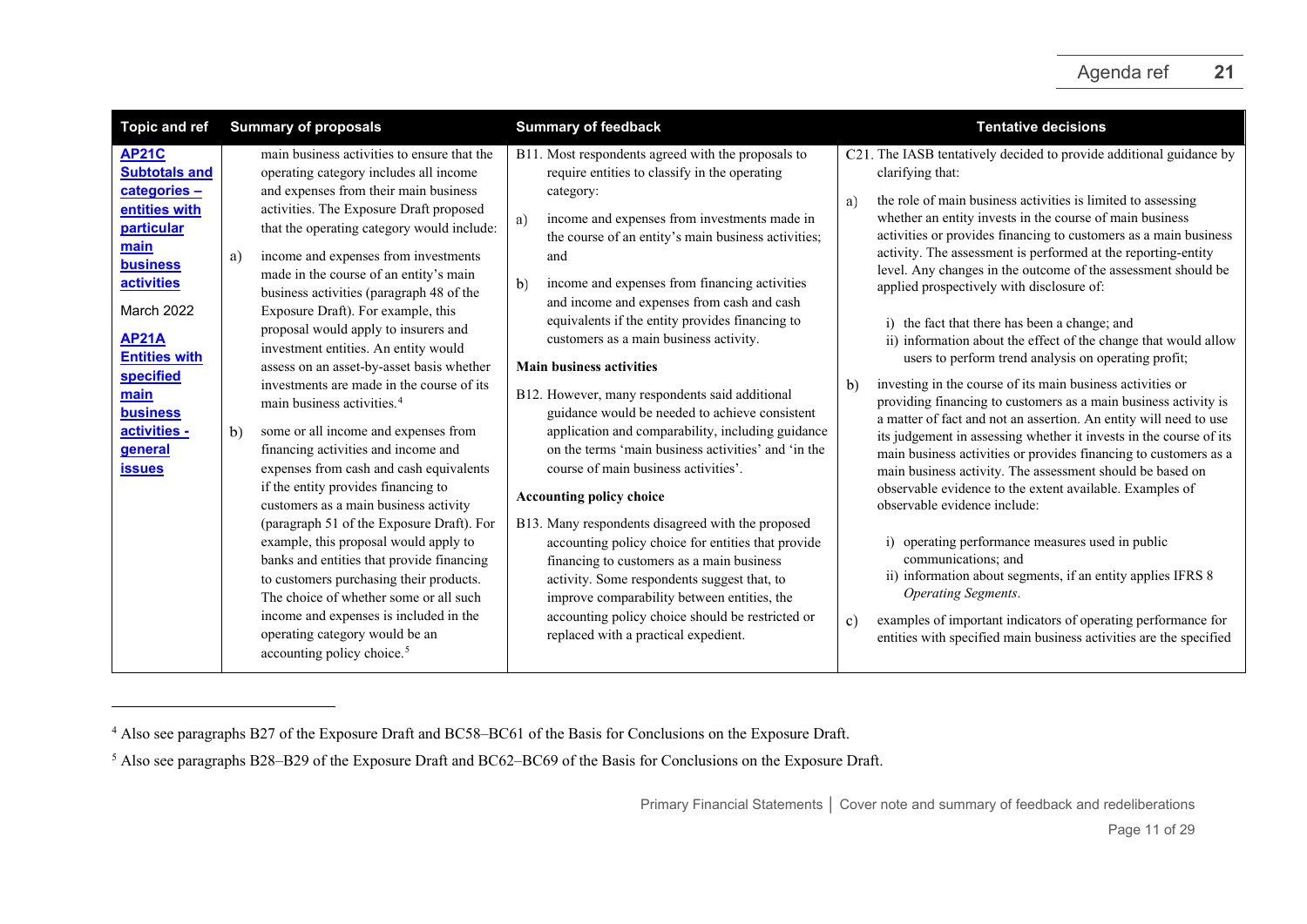<span id="page-11-2"></span><span id="page-11-1"></span><span id="page-11-0"></span>

| <b>Topic and ref</b>                                                                                                                     | <b>Summary of proposals</b>                                                                                                                                                                                                                                                                                                                                                                                                                                                                                                                                                                                                                                                                                  | <b>Summary of feedback</b>                                                                                                                                                                                                                                                                                                                                                                                                                                                              | <b>Tentative decisions</b>                                                                                                                                                                                                                                                  |
|------------------------------------------------------------------------------------------------------------------------------------------|--------------------------------------------------------------------------------------------------------------------------------------------------------------------------------------------------------------------------------------------------------------------------------------------------------------------------------------------------------------------------------------------------------------------------------------------------------------------------------------------------------------------------------------------------------------------------------------------------------------------------------------------------------------------------------------------------------------|-----------------------------------------------------------------------------------------------------------------------------------------------------------------------------------------------------------------------------------------------------------------------------------------------------------------------------------------------------------------------------------------------------------------------------------------------------------------------------------------|-----------------------------------------------------------------------------------------------------------------------------------------------------------------------------------------------------------------------------------------------------------------------------|
|                                                                                                                                          | income and expenses from cash and cash<br>c)<br>equivalents if the entity, in the course of<br>its main business activities, invests in<br>financial assets that generate a return<br>individually and largely independently of<br>other resources held by the entity<br>(paragraph 52(a) of the Exposure Draft). <sup>6</sup><br>income and expenses on liabilities arising<br>d)<br>from issued investment contracts with<br>participation features recognised applying<br>IFRS 9 Financial Instruments (paragraph<br>52(b) of the Exposure Draft). <sup>7</sup><br>insurance finance income and expenses<br>e)<br>included in profit or loss (paragraph $52(c)$ )<br>of the Exposure Draft). <sup>8</sup> |                                                                                                                                                                                                                                                                                                                                                                                                                                                                                         | subtotals similar to gross profit in paragraph B78 of the<br>Exposure Draft.<br>C22. The IASB will continue to discuss these proposals at the April<br>2022 meeting.                                                                                                        |
| December<br>2020<br><b>AP21D</b><br><b>Subtotals and</b><br>categories -<br><b>Integral and</b><br>non-integral<br>associates<br>and JVs | A10. The Exposure Draft proposed to require<br>an entity to classify its equity-accounted<br>associates and joint ventures as either<br>integral or non-integral to the entity's<br>main business activities, and proposed<br>definitions of integral and non-integral<br>associates and joint ventures. The<br>Exposure Draft also proposed to require<br>an entity to provide information about<br>integral associates and joint ventures                                                                                                                                                                                                                                                                  | B14. Respondents expressed diverse opinions across<br>various aspects of the proposals in the Exposure<br>Draft. Many respondents did not express an<br>overall view, commenting instead on specific<br>aspects of the proposals. However, of those that<br>expressed an overall view, more disagreed with<br>the proposals than agreed.<br>B15. Most respondents highlighted concerns with the<br>proposals. These respondents included<br>respondents that agreed with the proposals, | Confirmed proposals<br>C23. The IASB tentatively confirmed to require an entity to classify<br>income and expenses from equity-accounted associates and<br>joint ventures outside the operating category.<br>Changes to the proposals<br>C24. The IASB tentatively decided: |

<sup>6</sup> Also see paragraphs B30 of the Exposure Draft and BC70–BC72 of the Basis for Conclusions on the Exposure Draft.

<sup>7</sup> Also see paragraphs BC74–BC76 of the Basis for Conclusions on the Exposure Draft.

<sup>&</sup>lt;sup>8</sup> Also see paragraphs BC73 of the Basis for Conclusions on the Exposure Draft.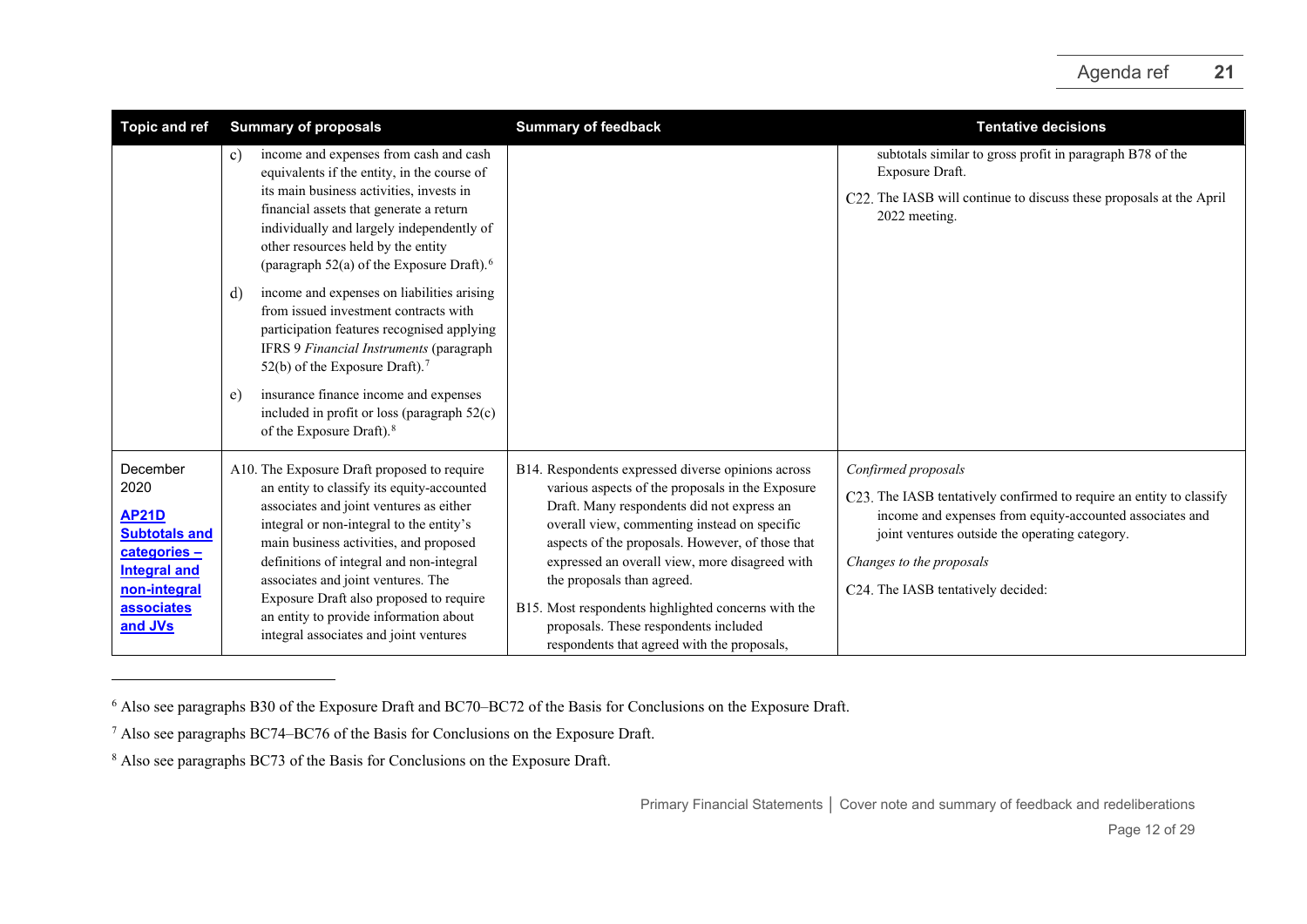| <b>Topic and ref</b>                                                                                                                            | <b>Summary of proposals</b>                                                                                                                                                                                                                                                                                                                                                                                                                                 | <b>Summary of feedback</b>                                                                                                                                                                                                                                                                                                                                                                                                                        | <b>Tentative decisions</b>                                                                                                                                                                                                                                                                                                                                                                                                                                                                                                                                                                                                                      |
|-------------------------------------------------------------------------------------------------------------------------------------------------|-------------------------------------------------------------------------------------------------------------------------------------------------------------------------------------------------------------------------------------------------------------------------------------------------------------------------------------------------------------------------------------------------------------------------------------------------------------|---------------------------------------------------------------------------------------------------------------------------------------------------------------------------------------------------------------------------------------------------------------------------------------------------------------------------------------------------------------------------------------------------------------------------------------------------|-------------------------------------------------------------------------------------------------------------------------------------------------------------------------------------------------------------------------------------------------------------------------------------------------------------------------------------------------------------------------------------------------------------------------------------------------------------------------------------------------------------------------------------------------------------------------------------------------------------------------------------------------|
| October 2021<br><b>AP21A</b><br><b>Associates</b><br>and joint<br>ventures<br>December<br>2021<br><b>AP21B</b><br><b>Income and</b><br>expenses | separately from that for non-integral<br>associates and joint ventures. The<br>Exposure Draft proposed that an entity<br>would be required to:<br>classify, in the 'integral associates and<br>a)<br>joint ventures' category of the statement<br>of profit or loss, income and expenses<br>from integral associates and joint<br>ventures, and present a subtotal for<br>'operating profit or loss and income and<br>expenses from integral associates and | respondents that disagreed and respondents that<br>did not express an overall view. Their concerns<br>relate to:<br>the proposal to identify separately integral<br>a)<br>associates and joint ventures;<br>b)<br>the proposed definition of integral and non-<br>integral associates and joint ventures; and<br>the separate presentation of amounts relating to<br>c)<br>these investments in the primary financial<br>statements.              | not to proceed with the proposal to require an entity to present<br>a)<br>the subtotal 'operating profit or loss and income and expenses<br>from integral associates and joint ventures'; and<br>not to proceed with the proposal to require an entity to identify<br>b)<br>and present income and expenses from integral associates and<br>joint ventures separately from income and expenses from non-<br>integral associates and joint ventures.<br>C25. The IASB also tentatively decided to require an entity to<br>include income and expenses from equity-accounted associates<br>and joint ventures in the statement of profit or loss: |
| classified in<br>the investing<br>category                                                                                                      | joint ventures' (paragraphs 53 and 60(b)<br>of the Exposure Draft);<br>b)<br>present, in each of the categories of the<br>statement of comprehensive income, the<br>share of other comprehensive income of<br>integral associates and joint ventures<br>separately from non-integral associates<br>and joint ventures (paragraph $75(a)$ of the<br>Exposure Draft);                                                                                         | B16. Overall, there is not much support among<br>stakeholders for the proposals. Both preparers and<br>users generally disagreed with the proposals.<br>However, most users agreed with one aspect of<br>the proposal, the exclusion from operating profit<br>of the share of profit or loss from equity-<br>accounted associates and joint ventures.<br>B17. Feedback from fieldwork identified many<br>practical difficulties with the proposed | after operating profit and before the subtotal profit before<br>a)<br>financing and income taxes;<br>in the investing category (see 'Investing category' above); and<br>b)<br>not to specify that such income and expenses should be<br>c)<br>presented immediately after operating profit.                                                                                                                                                                                                                                                                                                                                                     |
|                                                                                                                                                 | present, in the statement of financial<br>c)<br>position, investments in integral<br>associates and joint ventures separately<br>from investments in non-integral<br>associates and joint ventures (paragraphs<br>82(g)-82(h) of the Exposure Draft); and                                                                                                                                                                                                   | requirements.                                                                                                                                                                                                                                                                                                                                                                                                                                     |                                                                                                                                                                                                                                                                                                                                                                                                                                                                                                                                                                                                                                                 |
|                                                                                                                                                 | disclose, in the notes, information<br>d)<br>required by paragraph 20 of IFRS 12<br>Disclosure of Interests in Other Entities<br>for integral associates and joint ventures<br>separately from non-integral associates                                                                                                                                                                                                                                      |                                                                                                                                                                                                                                                                                                                                                                                                                                                   |                                                                                                                                                                                                                                                                                                                                                                                                                                                                                                                                                                                                                                                 |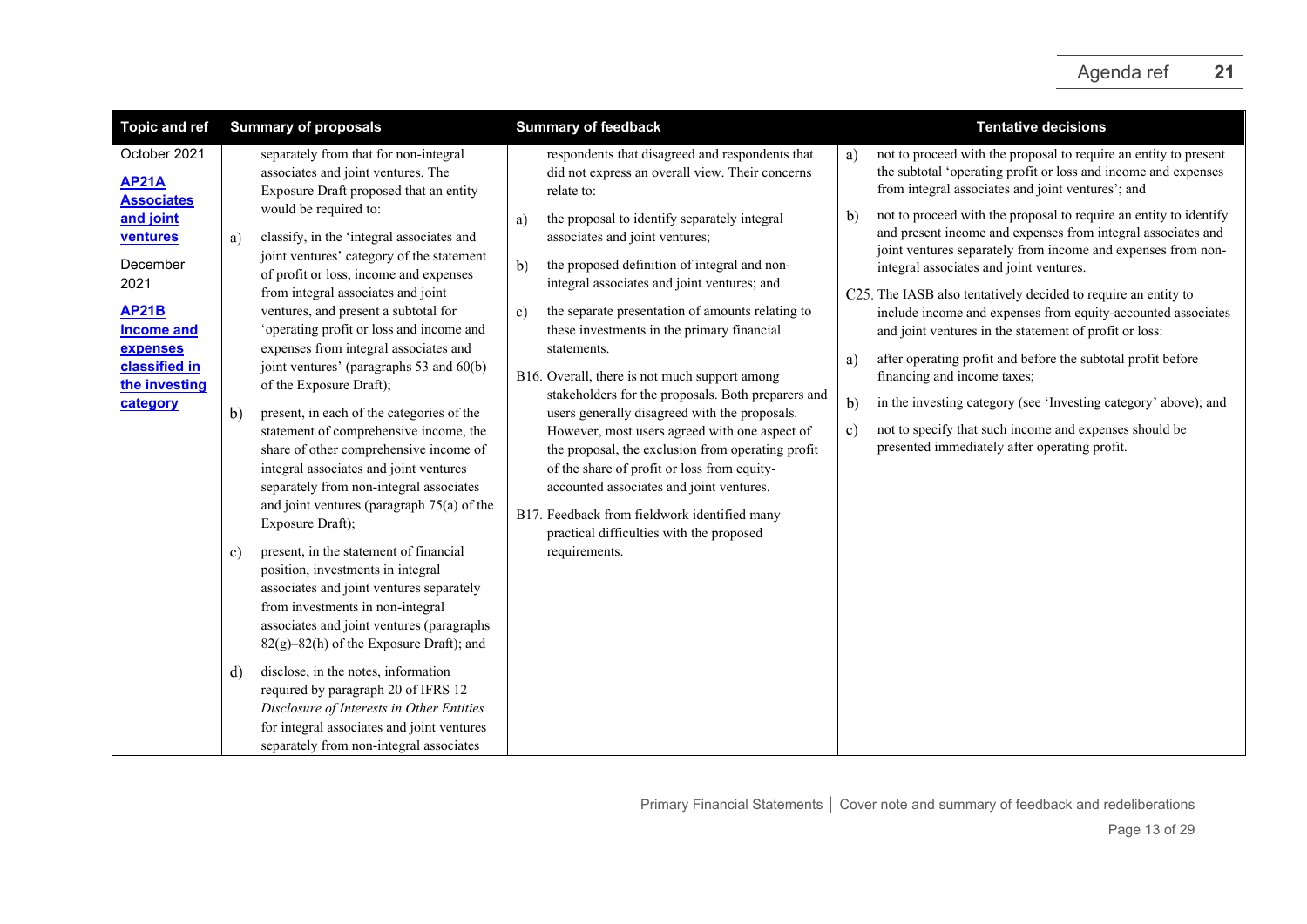| <b>Topic and ref</b>                                       | <b>Summary of proposals</b>                                                                                                                                                                                                                                                                                                                                                                                                      | <b>Summary of feedback</b>                                                                                                                                                          | <b>Tentative decisions</b>                                                                                                                                                                                                                                                        |
|------------------------------------------------------------|----------------------------------------------------------------------------------------------------------------------------------------------------------------------------------------------------------------------------------------------------------------------------------------------------------------------------------------------------------------------------------------------------------------------------------|-------------------------------------------------------------------------------------------------------------------------------------------------------------------------------------|-----------------------------------------------------------------------------------------------------------------------------------------------------------------------------------------------------------------------------------------------------------------------------------|
|                                                            | and joint ventures (proposed new<br>paragraph 20E of IFRS 12).                                                                                                                                                                                                                                                                                                                                                                   |                                                                                                                                                                                     |                                                                                                                                                                                                                                                                                   |
|                                                            | A11. The proposed new paragraphs 20A-20E<br>of IFRS 12 and 38A of IAS 7, the<br>proposed requirements are set out in<br>paragraphs $60(b)$ , 53, 75(a), 82(g)-82(h)<br>of the Exposure Draft and paragraphs<br>BC77-BC89 and BC205-BC213 of the<br>Basis for Conclusions on the Exposure<br>Draft describe the IASB's reasons for<br>these proposals and discuss approaches<br>that were considered but rejected by the<br>IASB. |                                                                                                                                                                                     |                                                                                                                                                                                                                                                                                   |
| December                                                   | Principles of aggregation and disaggregation                                                                                                                                                                                                                                                                                                                                                                                     | Principles of aggregation and disaggregation                                                                                                                                        | Principles of aggregation and disaggregation                                                                                                                                                                                                                                      |
| 2020                                                       | A12. The Exposure Draft also proposed                                                                                                                                                                                                                                                                                                                                                                                            | B18. Most respondents commented on the principles of                                                                                                                                | Changes to the proposals                                                                                                                                                                                                                                                          |
| <b>AP21E</b><br><b>Disaggregati</b><br>on - general        | principles and general requirements on the<br>aggregation and disaggregation of<br>information—the principles would be                                                                                                                                                                                                                                                                                                           | aggregation and disaggregation and the proposals<br>relating to disaggregation and labelling of items<br>described as 'other'. Of these many agreed with                            | C26. The IASB tentatively decided in relation to the principles of<br>aggregation and disaggregation to:                                                                                                                                                                          |
| proposals<br>and minimum<br>line items                     | applicable to both presentation in the<br>primary financial statements and<br>disclosures in the notes. The principles                                                                                                                                                                                                                                                                                                           | the proposals but some disagreed, mostly<br>expressing disagreement with proposals relating<br>to items labelled as 'other'. Many did not express                                   | state the purpose of disaggregation more clearly—items shall be<br>a)<br>disaggregated if the resulting disaggregated information is<br>material.                                                                                                                                 |
| April 2021                                                 | would require an entity to classify<br>identified assets, liabilities, equity,<br>income and expenses into groups based on<br>shared characteristics and to separate                                                                                                                                                                                                                                                             | agreement or disagreement and instead<br>commented on the need for additional guidance or<br>clarifications, particularly on the proposal relating<br>to items labelled as 'other'. | strengthen the application of that principle by emphasising that<br>$\mathbf{b}$<br>a single dissimilar (non-shared) characteristic between items<br>would be sufficient to require an entity to disaggregate<br>information about those items if that information were material. |
| <b>AP21A</b><br><b>Principles of</b><br>aggregation<br>and | those items based on further<br>characteristics. The Exposure Draft also<br>proposed to require an entity to use<br>meaningful labels for the group of                                                                                                                                                                                                                                                                           |                                                                                                                                                                                     | explore developing guidance for entities on how to use<br>c)<br>characteristics to identify when to aggregate or disaggregate<br>items.                                                                                                                                           |
| disaggregatio<br>n and roles of                            | immaterial items that are not similar and                                                                                                                                                                                                                                                                                                                                                                                        |                                                                                                                                                                                     | C27. The IASB tentatively decided to set out the relationship<br>between the general presentation and disclosure requirements                                                                                                                                                     |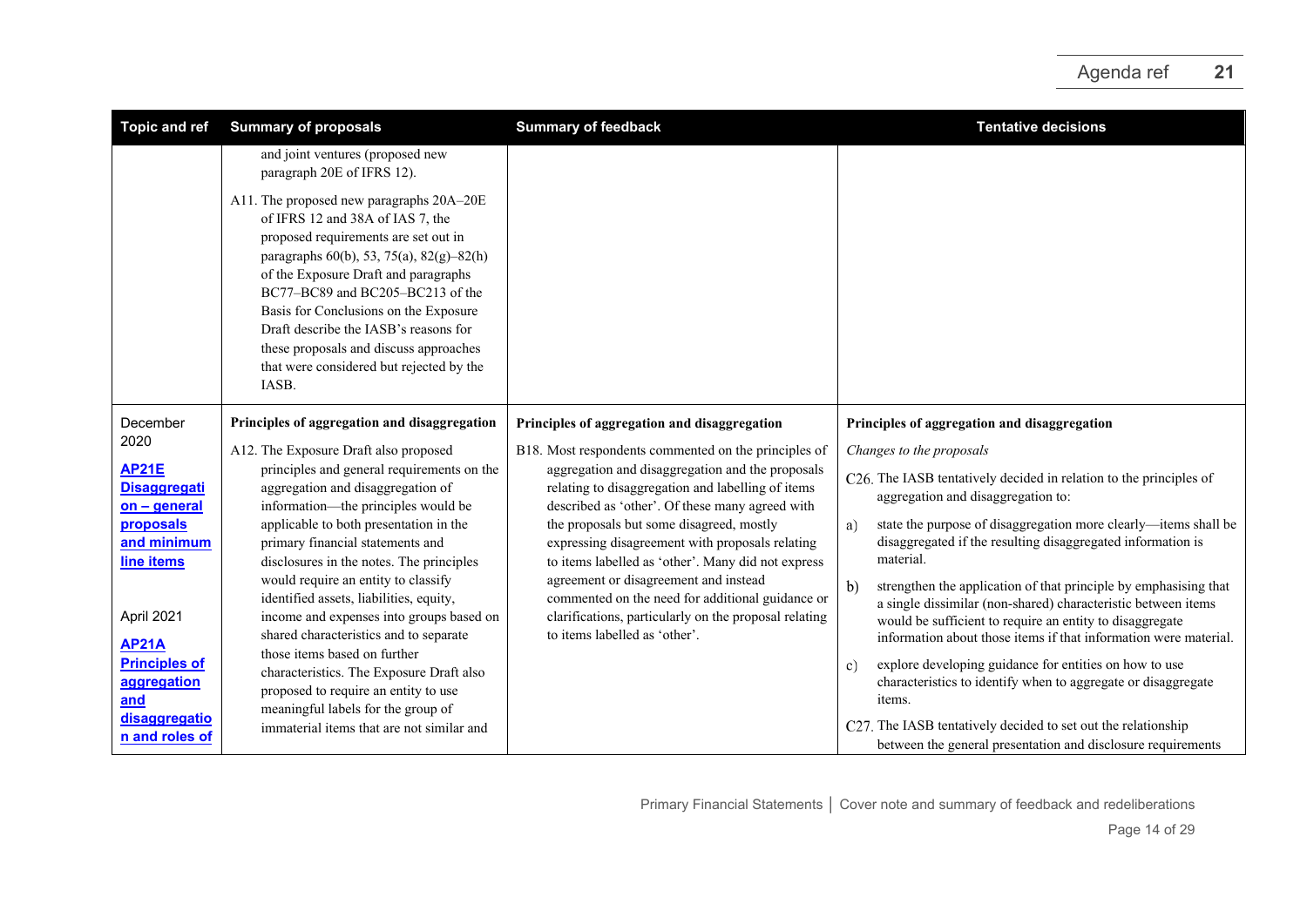| <b>Topic and ref</b>                                                                           | <b>Summary of proposals</b>                                                             | <b>Summary of feedback</b> | <b>Tentative decisions</b>                                                                                                                                                                                                                                                                                                                                                                                                |
|------------------------------------------------------------------------------------------------|-----------------------------------------------------------------------------------------|----------------------------|---------------------------------------------------------------------------------------------------------------------------------------------------------------------------------------------------------------------------------------------------------------------------------------------------------------------------------------------------------------------------------------------------------------------------|
| the primary<br>financial<br><b>statements</b>                                                  | to consider whether it is appropriate to use<br>non-descriptive labels such as 'other'. |                            | and the principles of aggregation and disaggregation, subject to<br>considering whether 'class' is the best term to use in all<br>situations.                                                                                                                                                                                                                                                                             |
| and the notes                                                                                  |                                                                                         |                            | C28. The IASB tentatively decided to require an entity to explain<br>how a disclosed class of items is included in line items in the<br>primary financial statements.                                                                                                                                                                                                                                                     |
| September<br>2021                                                                              |                                                                                         |                            | C29. The IASB tentatively decided to include application guidance<br>summarising characteristics that:                                                                                                                                                                                                                                                                                                                    |
| <b>AP21D</b><br><b>Principles of</b><br>aggregation<br>and                                     |                                                                                         |                            | if shared, might form the basis for aggregating items that<br>a)<br>comprise a class that enhances the understandability of<br>information provided in the financial statements.                                                                                                                                                                                                                                          |
| disaggregatio<br>n and their<br>application in                                                 |                                                                                         |                            | if not shared, might form the basis for disaggregating a single<br>b)<br>class of items into separate classes that provide material<br>information.                                                                                                                                                                                                                                                                       |
| the primary                                                                                    |                                                                                         |                            | Aggregation and disaggregation in the notes                                                                                                                                                                                                                                                                                                                                                                               |
| financial<br><b>statements</b><br>and the notes<br>February 2022                               |                                                                                         |                            | C30. The IASB tentatively decided to provide application guidance<br>that states that, in general, the more diverse the items in a class<br>(that is, the more dissimilar characteristics the items have in<br>addition to the shared characteristics that form the basis for the<br>class) the more likely it would be that disaggregation based on<br>some of those dissimilar characteristics would result in material |
| <b>AP21A</b>                                                                                   |                                                                                         |                            | information.                                                                                                                                                                                                                                                                                                                                                                                                              |
| <b>Principles for</b><br>presentation<br>and required<br>line items in<br>primary<br>financial |                                                                                         |                            | C31. The IASB also discussed whether to provide cost relief for the<br>general requirement to provide information about classes. The<br>IASB decided to continue that discussion after it has considered<br>cost relief for specific disclosure requirements at a future IASB<br>meeting.                                                                                                                                 |
| <b>statements</b>                                                                              |                                                                                         |                            | Aggregation and disaggregation in the primary financial<br>statements                                                                                                                                                                                                                                                                                                                                                     |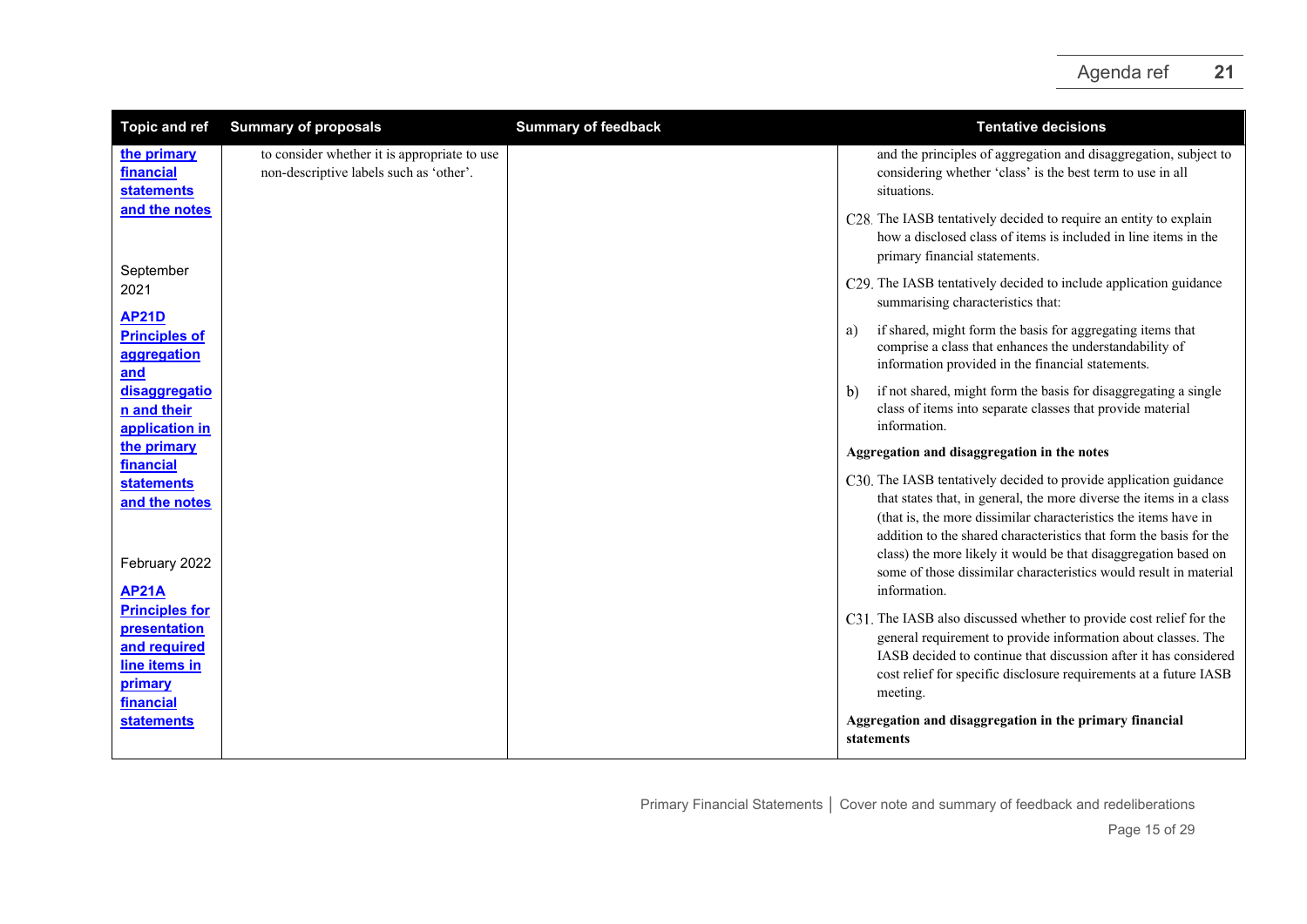| <b>Topic and ref</b> | <b>Summary of proposals</b>                                                                                                                                             | <b>Summary of feedback</b>                                                                                                                                     | <b>Tentative decisions</b>                                                                                                                                                                                                                                                                                                                                                                                                                          |
|----------------------|-------------------------------------------------------------------------------------------------------------------------------------------------------------------------|----------------------------------------------------------------------------------------------------------------------------------------------------------------|-----------------------------------------------------------------------------------------------------------------------------------------------------------------------------------------------------------------------------------------------------------------------------------------------------------------------------------------------------------------------------------------------------------------------------------------------------|
|                      |                                                                                                                                                                         |                                                                                                                                                                | C32. The IASB tentatively decided to provide application guidance<br>that states that, in general, the more diverse the items in a class<br>(that is, the more dissimilar characteristics the items have in<br>addition to the shared characteristics that form the basis for the<br>class) the more likely it would be that disaggregation based on<br>some of those dissimilar characteristics would result in a more<br>understandable overview. |
|                      | Roles of the primary financial statements<br>and the notes                                                                                                              | Roles of the primary financial statements and the<br>notes                                                                                                     | Roles of the primary financial statements and the notes<br>Confirmed proposals                                                                                                                                                                                                                                                                                                                                                                      |
|                      | A13. The Exposure Draft proposed to describe<br>the roles of the primary financial<br>statements and the notes.                                                         | B19. Many respondents commented on the roles of<br>primary financial statements and notes. Of these,<br>most agreed with the proposals and a few<br>disagreed. | C33. The IASB tentatively confirmed that in relation to the roles of<br>primary financial statements to not reinstate paragraph 29 of<br>IAS 1 Presentation of Financial Statements in the new IFRS<br>Accounting Standard.                                                                                                                                                                                                                         |
|                      |                                                                                                                                                                         |                                                                                                                                                                | Changes to the proposals                                                                                                                                                                                                                                                                                                                                                                                                                            |
|                      |                                                                                                                                                                         |                                                                                                                                                                | C34. The IASB tentatively decided to include a reference to<br>understandability in the description of the role of the primary<br>financial statements.                                                                                                                                                                                                                                                                                             |
|                      | <b>Minimum line items</b>                                                                                                                                               | <b>Minimum line items</b>                                                                                                                                      | <b>Minimum line items</b>                                                                                                                                                                                                                                                                                                                                                                                                                           |
|                      | A14. The Exposure Draft proposed some<br>additional minimum line items to be<br>presented in the statement of profit or loss                                            | B20. Some respondents commented on the                                                                                                                         | Confirmed proposals                                                                                                                                                                                                                                                                                                                                                                                                                                 |
|                      |                                                                                                                                                                         | requirements for minimum line items. Of those,<br>some agreed with the proposals and some                                                                      | C35. The IASB tentatively decided:                                                                                                                                                                                                                                                                                                                                                                                                                  |
|                      | (expenses from financing activities and<br>share of profit or loss from integral and                                                                                    | disagreed. Most respondents that commented on<br>the proposals said further guidance or clarification                                                          | not to revisit the requirements for specified line items brought<br>a)<br>forward from IAS 1 Presentation of Financial Statements;                                                                                                                                                                                                                                                                                                                  |
|                      | non-integral associates and joint ventures)<br>and in the statement of financial position<br>(goodwill and integral and non-integral<br>associates and joint ventures). | is needed.                                                                                                                                                     | not to add a specific requirement to present impairments of non-<br>b)<br>financial assets;                                                                                                                                                                                                                                                                                                                                                         |
|                      |                                                                                                                                                                         |                                                                                                                                                                | to proceed with the proposed requirement to present goodwill<br>C)<br>separately from intangible assets; and                                                                                                                                                                                                                                                                                                                                        |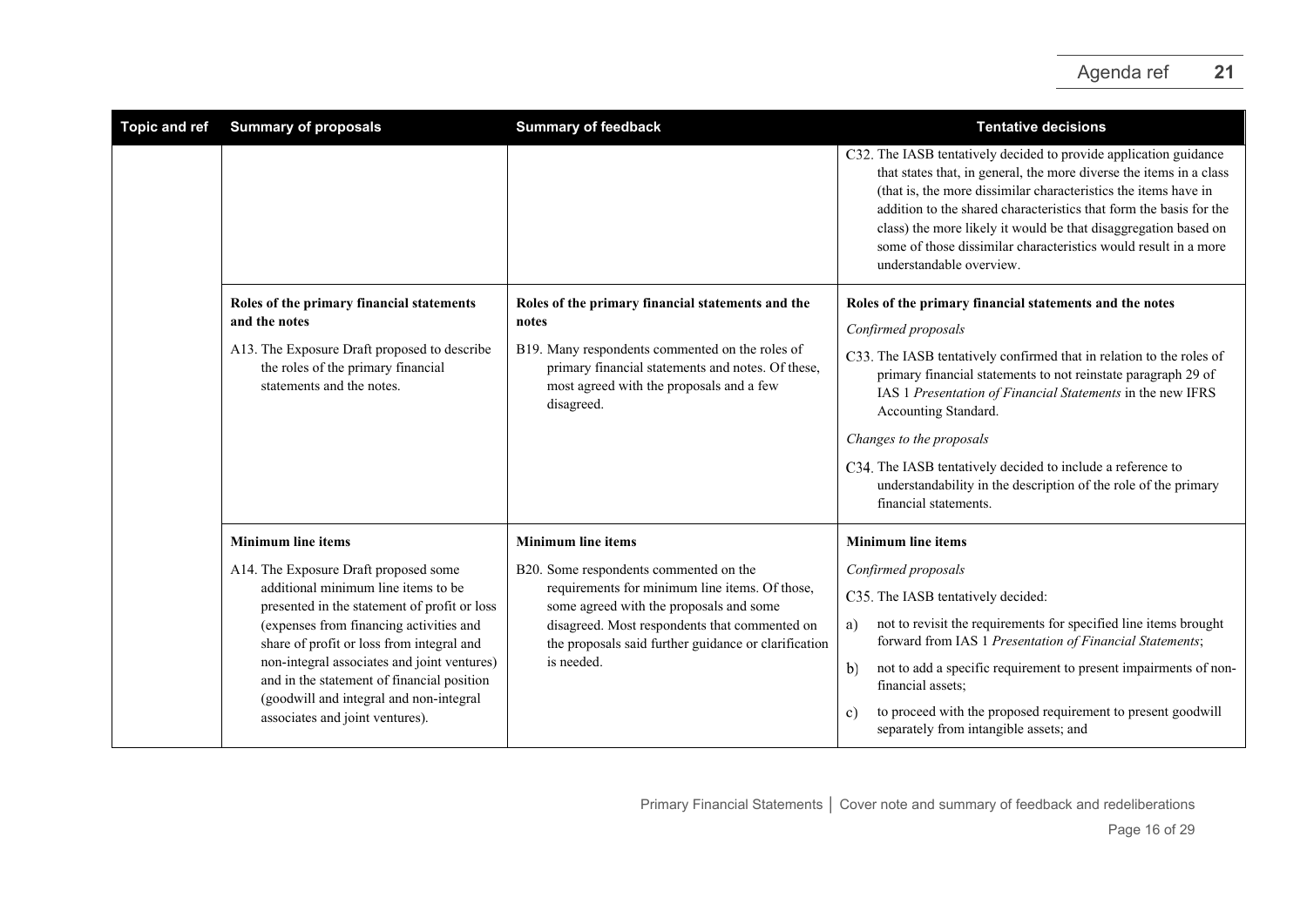| <b>Topic and ref</b>                | <b>Summary of proposals</b>                                                                                                       | <b>Summary of feedback</b>                                                                              | <b>Tentative decisions</b>                                                                                                                                                                                                                                                                                                                   |
|-------------------------------------|-----------------------------------------------------------------------------------------------------------------------------------|---------------------------------------------------------------------------------------------------------|----------------------------------------------------------------------------------------------------------------------------------------------------------------------------------------------------------------------------------------------------------------------------------------------------------------------------------------------|
|                                     | A15. The proposed requirements, including<br>those proposed to be carried over from                                               | IAS 1, are set out in paragraphs 20-21,                                                                 | to proceed with the proposed requirement for required line<br>d)<br>items to be presented in each affected category in the statement<br>of profit or loss.                                                                                                                                                                                   |
|                                     | 25-28, and B5-B15 of the Exposure Draft<br>and paragraphs BC19-BC27 of the Basis                                                  |                                                                                                         | Changes to the proposals                                                                                                                                                                                                                                                                                                                     |
|                                     | for Conclusions on the Exposure Draft                                                                                             |                                                                                                         | C36. The IASB tentatively decided:                                                                                                                                                                                                                                                                                                           |
|                                     | describe the IASB's reasons for these<br>proposals.                                                                               |                                                                                                         | to revise the general principle for the presentation of line items<br>a)<br>in the primary financial statements set out in paragraph 42 of<br>the Exposure Draft by removing the term 'relevant' and instead<br>including a reference to an understandable overview of an<br>entity's income and expenses or assets, liabilities and equity; |
|                                     |                                                                                                                                   |                                                                                                         | to require all presentation requirements to apply only when the<br>b)<br>resulting presentation does not detract from the primary<br>financial statement providing an understandable overview;                                                                                                                                               |
|                                     |                                                                                                                                   |                                                                                                         | to add application guidance that indicates that in the operating<br>c)<br>category it is unlikely that the presentation of items set out in<br>paragraph 65 of the Exposure Draft would reduce how useful<br>the statement is in providing an understandable overview of the<br>entity's income and expenses;                                |
|                                     |                                                                                                                                   |                                                                                                         | to remove the term 'minimum' from paragraph 42 of the<br>d)<br>Exposure Draft; and                                                                                                                                                                                                                                                           |
|                                     |                                                                                                                                   |                                                                                                         | not to specify any required line items to be presented in the<br>e)<br>financing category in the statement of profit or loss.                                                                                                                                                                                                                |
|                                     |                                                                                                                                   |                                                                                                         | C37. The IASB will discuss other aspects of proposals at a future<br>IASB meeting.                                                                                                                                                                                                                                                           |
| December                            | A16. The Exposure Draft proposed to continue                                                                                      | B21. Most respondents that commented on the                                                             | Confirmed proposals                                                                                                                                                                                                                                                                                                                          |
| 2020                                | to require entities to present in the<br>statement of profit or loss an analysis of<br>operating expenses using either the nature | proposals relating to the presentation of operating<br>expenses in the statement of profit or loss. The | C38. The IASB tentatively decided:                                                                                                                                                                                                                                                                                                           |
| <b>AP21F</b><br><b>Disaggregati</b> |                                                                                                                                   | respondents had mixed views.                                                                            | not to develop a definition of the term 'cost of sales' as part of<br>a)<br>this project.                                                                                                                                                                                                                                                    |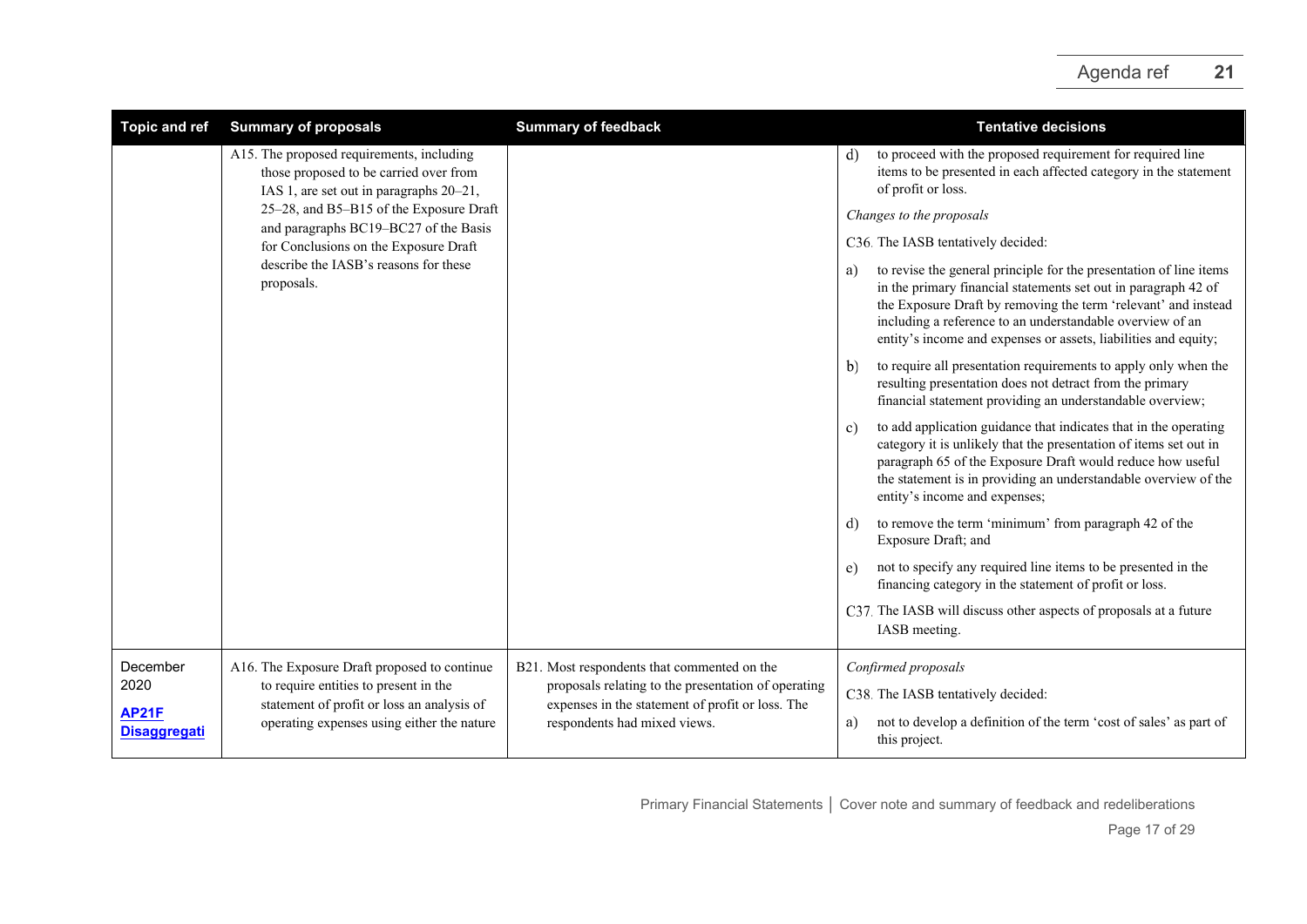| <b>Topic and ref</b>                                                                                                                                                                                                                                                                  | <b>Summary of proposals</b>                                                                                                                                                                                                                                                                                                                                                                                                                                                                                                                                                                                                               | <b>Summary of feedback</b>                                                                                                                                                                                                                                                                                                                                                                                                                                                                                                                                                                                                                                                                                                                                                                                                                                                                                                                                                                                                                                                                                                                                                                                                                                                                                                                                                                                                                                    | <b>Tentative decisions</b>                                                                                                                                                                                                                                                                                                                                                                                                                                                                                                                                                                                                                                                                                                                                                                                                                                                                                                                                                                                                                                                                                                                                                                                                               |
|---------------------------------------------------------------------------------------------------------------------------------------------------------------------------------------------------------------------------------------------------------------------------------------|-------------------------------------------------------------------------------------------------------------------------------------------------------------------------------------------------------------------------------------------------------------------------------------------------------------------------------------------------------------------------------------------------------------------------------------------------------------------------------------------------------------------------------------------------------------------------------------------------------------------------------------------|---------------------------------------------------------------------------------------------------------------------------------------------------------------------------------------------------------------------------------------------------------------------------------------------------------------------------------------------------------------------------------------------------------------------------------------------------------------------------------------------------------------------------------------------------------------------------------------------------------------------------------------------------------------------------------------------------------------------------------------------------------------------------------------------------------------------------------------------------------------------------------------------------------------------------------------------------------------------------------------------------------------------------------------------------------------------------------------------------------------------------------------------------------------------------------------------------------------------------------------------------------------------------------------------------------------------------------------------------------------------------------------------------------------------------------------------------------------|------------------------------------------------------------------------------------------------------------------------------------------------------------------------------------------------------------------------------------------------------------------------------------------------------------------------------------------------------------------------------------------------------------------------------------------------------------------------------------------------------------------------------------------------------------------------------------------------------------------------------------------------------------------------------------------------------------------------------------------------------------------------------------------------------------------------------------------------------------------------------------------------------------------------------------------------------------------------------------------------------------------------------------------------------------------------------------------------------------------------------------------------------------------------------------------------------------------------------------------|
| on - analysis<br>of operating<br>expenses<br>October 2021<br><b>AP21B</b><br><b>Analysis of</b><br>operating<br>expenses -<br>presentation<br>in the<br>statement of<br>profit or loss<br><b>AP21C</b><br><b>Analysis of</b><br>operating<br>expenses -<br>disclosure in<br>the notes | of expense method or the function of<br>expense method.<br>Method that provides the most useful<br>information and prohibition on mixing the<br>methods<br>A17. The Exposure Draft proposed the method<br>presented should be the one that provides<br>the most useful information to users of<br>financial statements and that entities<br>should not present line items mixing the<br>two methods, with the exceptions of line<br>items that are required line items. In<br>addition, the Exposure Draft proposed to<br>describe the factors to consider when<br>deciding which method of operating<br>expense analysis should be used. | Method that provides the most useful information<br>B22. Many respondents (mainly accountancy bodies<br>and standard-setters) agreed and some (mainly<br>preparers and their representative bodies)<br>disagreed with the proposal to require an entity to<br>select the method of analysis of operating<br>expenses that is most useful;<br>some of those who agreed said that the factors<br>a)<br>included in the application guidance were helpful,<br>including how management reports internally and<br>industry practice.<br>some of those who disagreed said that entities<br>b)<br>already consider which method is most useful, so<br>the proposals would require entities to incur<br>additional costs for no reason, and the proposed<br>guidance effectively gives an entity a free choice.<br>Prohibition on mixing the methods<br>B23. Many respondents (mainly users, accountancy<br>bodies and standard-setters) agreed and many<br>(mainly preparers and their representative bodies<br>along with a few users) disagreed with the<br>proposal to prohibit an entity from mixing the<br>methods of analysis of expenses;<br>some of those who agreed said that the mixed<br>a)<br>presentation has emerged over time and the<br>proposals are a good way to reset the boundaries<br>of what is acceptable, and the proposals are not<br>expected to have significant impact on entities,<br>which are not mixing the two methods currently. | to explore retaining the proposal to require an entity to analyse<br>b)<br>and present operating expenses in the statement of profit or loss<br>based on their nature or function.<br>Changes to the proposals<br>C39. The IASB tentatively decided to explore:<br>providing limited application guidance on the 'function of<br>a)<br>expense' method set out in paragraph 70 of the Exposure Draft;<br>providing application guidance to explain that, as a minimum,<br>b)<br>cost of sales would include inventory expense (if applicable),<br>calculated in accordance with IAS 2 Inventories;<br>withdrawing the proposed prohibition on a mixed presentation<br>c)<br>and instead to provide application guidance in order to improve<br>comparability and help achieve faithful representation; and<br>retaining the proposal to provide application guidance on how<br>d)<br>to determine which presentation method an entity would use to<br>provide the most useful information to users of the financial<br>statements (but modifying that guidance as a consequence of<br>withdrawing the proposal to prohibit a mixed presentation).<br>C40. The IASB will continue discussing these proposals at a future<br>IASB meeting. |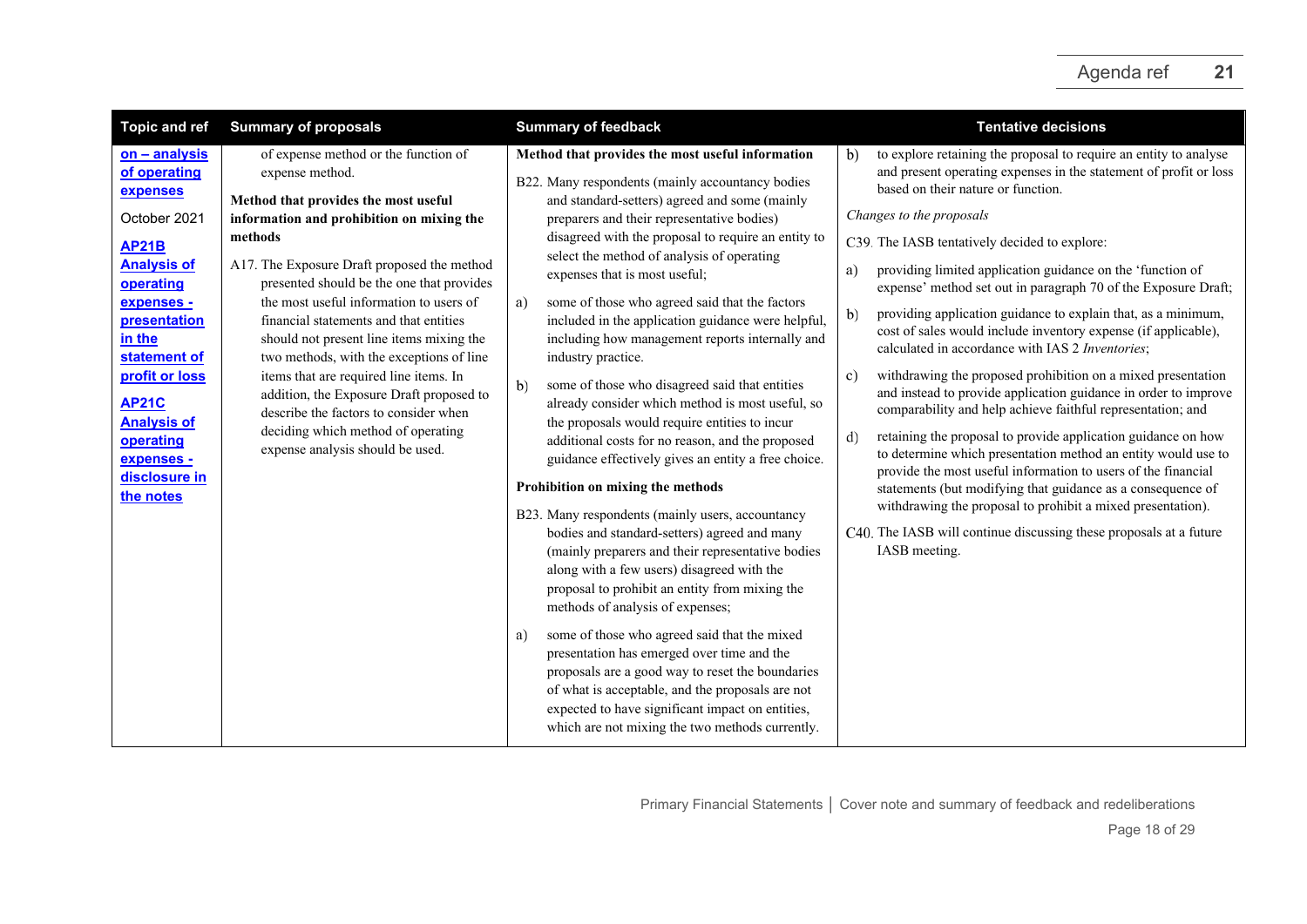| <b>Topic and ref</b> | <b>Summary of proposals</b>                                                                                                                                                                                                                                                                                                                                                                                                                                                                                                                                                                              | <b>Summary of feedback</b>                                                                                                                                                                                                                                                                                                                                                                                                                                                                                                                                                                                                                                                                                                                                                                                                                                                                                                                                                                                                                                                       | <b>Tentative decisions</b>                                                                                                                                                                                                                                                                                                                                                                                                    |
|----------------------|----------------------------------------------------------------------------------------------------------------------------------------------------------------------------------------------------------------------------------------------------------------------------------------------------------------------------------------------------------------------------------------------------------------------------------------------------------------------------------------------------------------------------------------------------------------------------------------------------------|----------------------------------------------------------------------------------------------------------------------------------------------------------------------------------------------------------------------------------------------------------------------------------------------------------------------------------------------------------------------------------------------------------------------------------------------------------------------------------------------------------------------------------------------------------------------------------------------------------------------------------------------------------------------------------------------------------------------------------------------------------------------------------------------------------------------------------------------------------------------------------------------------------------------------------------------------------------------------------------------------------------------------------------------------------------------------------|-------------------------------------------------------------------------------------------------------------------------------------------------------------------------------------------------------------------------------------------------------------------------------------------------------------------------------------------------------------------------------------------------------------------------------|
|                      |                                                                                                                                                                                                                                                                                                                                                                                                                                                                                                                                                                                                          | some of those who disagreed said that in some<br>b)<br>instances, the mixed method provides the most<br>useful information, and the proposals will not<br>enhance comparability, especially with companies<br>applying US GAAP.                                                                                                                                                                                                                                                                                                                                                                                                                                                                                                                                                                                                                                                                                                                                                                                                                                                  |                                                                                                                                                                                                                                                                                                                                                                                                                               |
|                      | Total operating expenses by nature in a<br>single note<br>A18. An entity that presents an analysis of<br>operating expenses using the function of<br>expense method in the statement of profit<br>or loss would also be required to disclose<br>in a single note an analysis of its total<br>operating expenses using the nature of<br>expense method.<br>A19. The proposed requirements are set out in<br>paragraphs 68, 72 and B45-B48 of the<br>Exposure Draft and paragraphs BC109-<br>BC114 of the Basis for Conclusions on<br>the Exposure Draft describe the IASB's<br>reasons for the proposals. | Total operating expenses by nature in a single note<br>B24. Many respondents (mainly users, standard-setters<br>and accountancy bodies) agreed and many<br>(mainly preparers and their representative bodies)<br>disagreed with the proposal to require an entity to<br>disclose an analysis of expenses by nature in the<br>notes if they present analysis of expenses by<br>function;<br>some of those who agreed said that the analysis:<br>a)<br>will provide comprehensive information and help<br>users make forecasts, will help reconcile the<br>statement of cash flows with the income<br>statement, and will enhance comparability,<br>because it is less judgmental than analysis by<br>functions.<br>some of those who disagreed with the proposals<br>b)<br>said that both methods are equally relevant, but<br>the proposals seem to favour by-nature analysis,<br>and the costs of providing the analysis by nature<br>will be higher than the benefits, including some<br>entities that may not be able to provide the<br>analysis with their existing systems. | Total operating expenses by nature in a single note<br>Confirmed proposals<br>C41. The IASB tentatively decided not to explore providing an<br>undue cost relief for the disclosure of information about<br>operating expenses by nature when an entity presents in the<br>statement of profit or loss an analysis of expenses by function.<br>C42. The IASB will continue discussing these proposals at a future<br>meeting. |
|                      |                                                                                                                                                                                                                                                                                                                                                                                                                                                                                                                                                                                                          | B25. Feedback from fieldwork identified practical<br>difficulties with the proposed requirements.                                                                                                                                                                                                                                                                                                                                                                                                                                                                                                                                                                                                                                                                                                                                                                                                                                                                                                                                                                                |                                                                                                                                                                                                                                                                                                                                                                                                                               |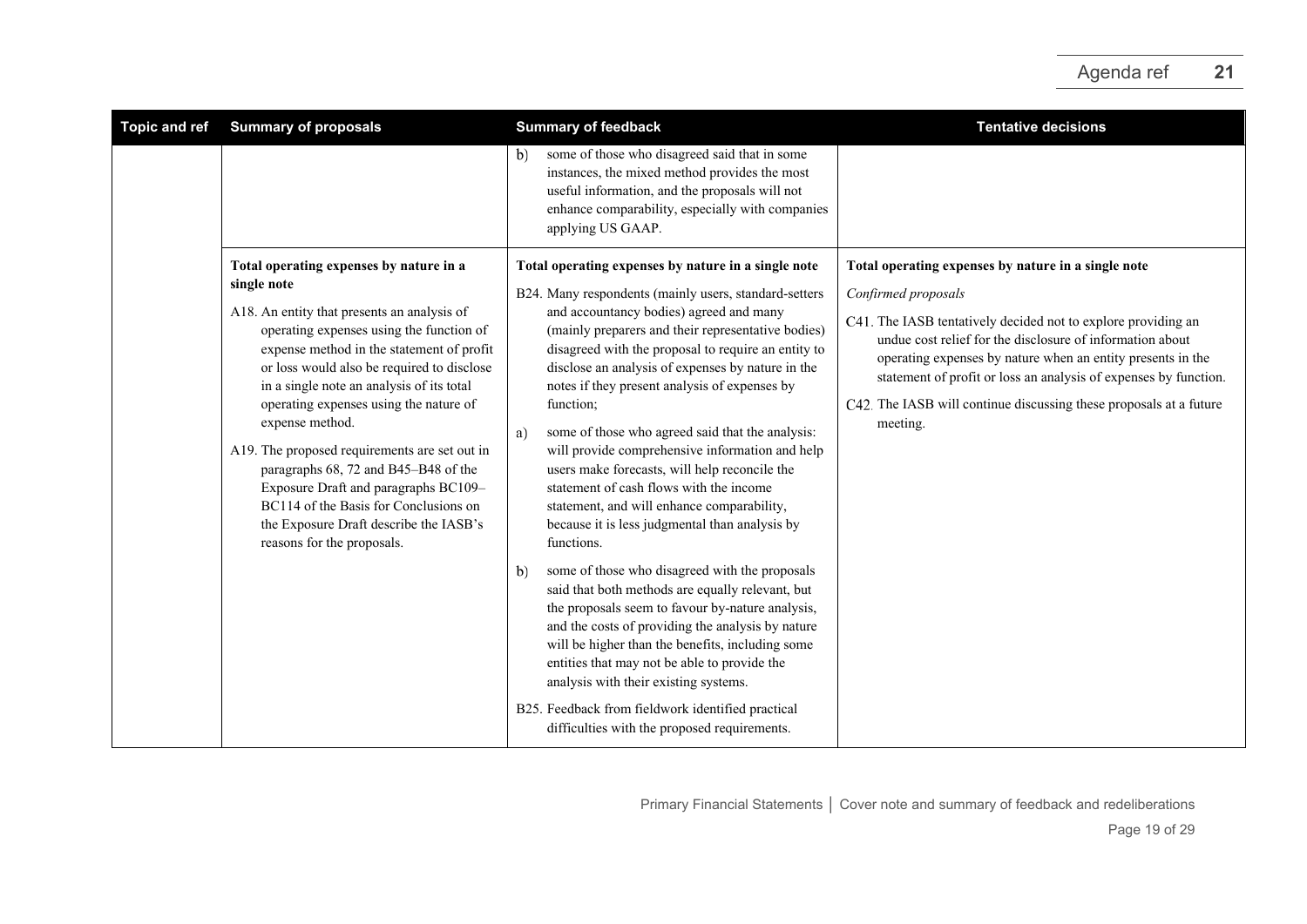| <b>Topic and ref</b>                                                                                                                                                              | <b>Summary of proposals</b>                                                                                                                                                                                                                                                                                                                                                                                                                                                                                                                                                                          | <b>Summary of feedback</b>                                                                                                                                                                                                                                                                                                                                                                                                                                                                                                                                                                                                                                                                                                                                                    | <b>Tentative decisions</b>                                                                                                                                                                                                                                                                                                                                                                                                                                                                                                                                                                                                                                                                                                 |
|-----------------------------------------------------------------------------------------------------------------------------------------------------------------------------------|------------------------------------------------------------------------------------------------------------------------------------------------------------------------------------------------------------------------------------------------------------------------------------------------------------------------------------------------------------------------------------------------------------------------------------------------------------------------------------------------------------------------------------------------------------------------------------------------------|-------------------------------------------------------------------------------------------------------------------------------------------------------------------------------------------------------------------------------------------------------------------------------------------------------------------------------------------------------------------------------------------------------------------------------------------------------------------------------------------------------------------------------------------------------------------------------------------------------------------------------------------------------------------------------------------------------------------------------------------------------------------------------|----------------------------------------------------------------------------------------------------------------------------------------------------------------------------------------------------------------------------------------------------------------------------------------------------------------------------------------------------------------------------------------------------------------------------------------------------------------------------------------------------------------------------------------------------------------------------------------------------------------------------------------------------------------------------------------------------------------------------|
| December<br>2020<br><b>AP21G</b><br><b>Disaggregati</b><br>on - unusual<br>income and<br>expenses<br>December<br>2021<br><b>AP21A</b><br><b>Unusual</b><br>income and<br>expenses | Definition of unusual items and disclosures<br>A20. The Exposure Draft proposed introducing<br>a definition of 'unusual income and<br>expenses'; and proposed requiring all<br>entities to disclose unusual income and<br>expenses in a single note. The Exposure<br>Draft also proposed application guidance<br>to help an entity to identify its unusual<br>income and expenses.<br>A21. The proposed requirements are set out in<br>paragraphs 100-102, B67-B75 of the<br>Exposure Draft and paragraphs BC122-<br>BC144 of the Basis for Conclusions on<br>the Exposure Draft describe the IASB's | <b>Definition of unusual items</b><br>B26. The key messages from the feedback on the<br>proposals relating to unusual items are:<br>most respondents who commented on this<br>a)<br>question, including almost all users of financial<br>statements, agreed with the IASB defining<br>unusual items. Users explained that they wish to<br>identify recurring or normalised earnings but have<br>to rely on voluntary disclosures by an entity to do<br>so. Defining unusual items and requiring their<br>disclosure would provide consistent input for<br>users' analysis. Other respondents also indicated<br>they expected defining unusual items would                                                                                                                     | <b>Definition of unusual items</b><br>Changes to the proposals<br>C43. The IASB tentatively decided:<br>to explore how to proceed with a definition of 'unusual income<br>a)<br>and expenses';<br>to remove the reference to 'limited predictive value' from the<br>b)<br>definition of 'unusual income and expenses', and clarify in the<br>Accounting Standard that it is a necessary characteristic of<br>unusual income and expenses, not the sole characteristic; and<br>to develop the application guidance accompanying the<br>$\mathbf{c}$ )<br>definition of 'unusual income and expenses':<br>i) to clarify that the definition means that 'unusual income                                                       |
|                                                                                                                                                                                   | reasons for the proposals and discuss<br>approaches that were considered but<br>rejected by the IASB.                                                                                                                                                                                                                                                                                                                                                                                                                                                                                                | provide useful information. A few respondents<br>specifically supported the discipline that they<br>expected a definition would provide, thus<br>reducing opportunistic classification of items as<br>unusual; and<br>however, most of these respondents, including<br>b)<br>some users, did not agree with the IASB's<br>definition of unusual items. They said important<br>aspects of the definition were unclear and<br>suggested various clarifications and changes.<br>Those suggestions did not lead to a clear<br>consensus on what an alternative definition should<br>be.<br><b>Disclosures</b><br>B27. Respondents were split evenly on whether or not<br>they supported the proposed disclosure in a single<br>note; some preferred presentation in the statement | and expenses' can be dissimilar in type or amount from<br>income and expenses expected in the future;<br>ii) to help an entity to assess whether similar income or<br>expenses will arise in the future, based on guidance on the<br>assessment of future transactions and other events in other<br>IFRS Accounting Standards; and<br>iii) to explain that in considering whether income or expenses<br>are similar to expected future income or expenses, an entity<br>would consider characteristics of the income and expenses,<br>including the underlying event or transaction that gives rise<br>to income or expenses.<br>C44. The IASB will continue to discuss other aspects of proposals at<br>a future meeting. |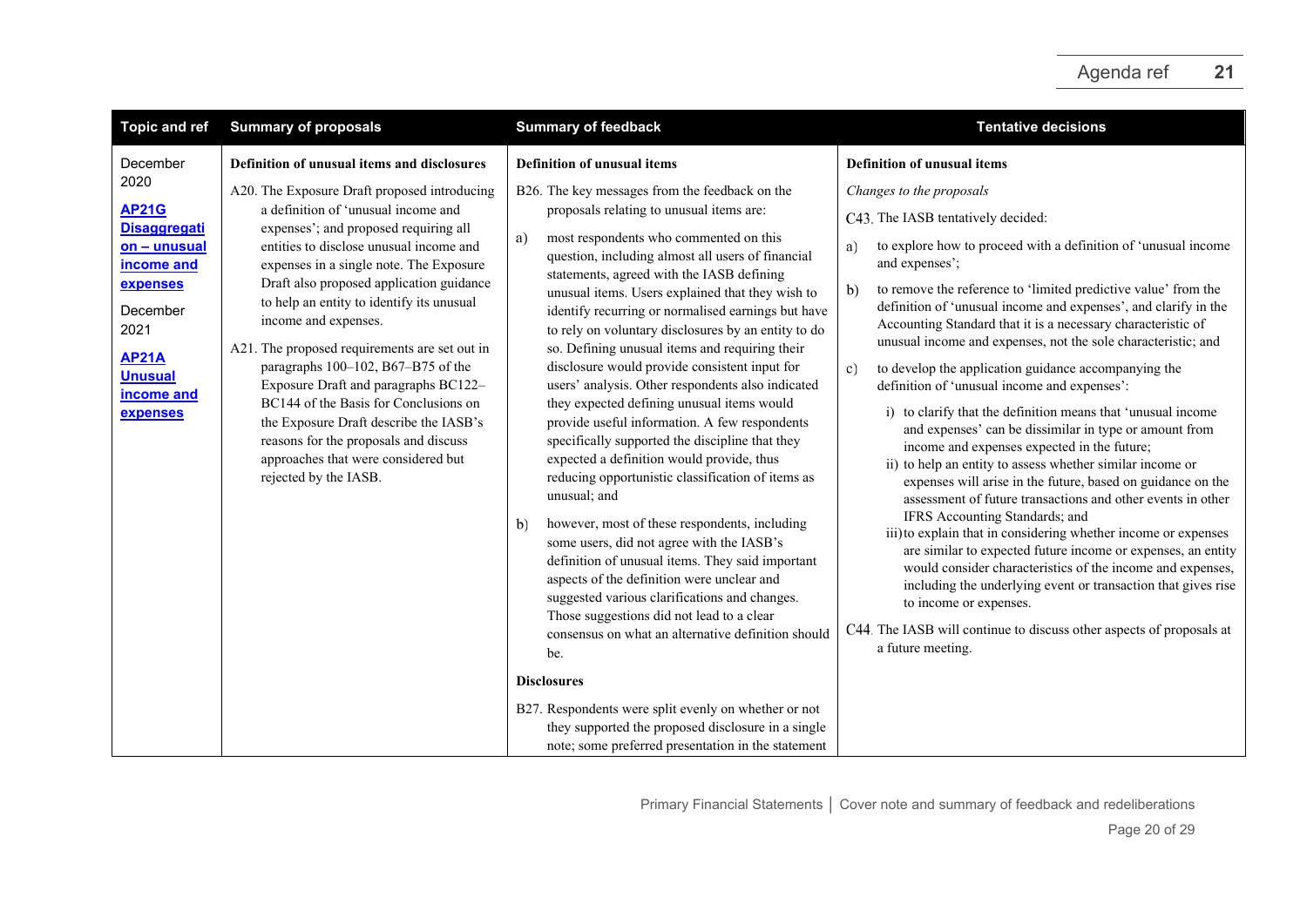| Topic and ref                                                                                                                                       | <b>Summary of proposals</b>                                                                                                                                                                                                                                                                                                                                                   | <b>Summary of feedback</b>                                                                                                                                                                                                                                                                                                                                                                                                                                                                                                                                                                                                                                                                                                                                                                                                                                                                             | <b>Tentative decisions</b>                                                                                                                                                                                                                                                                                                                                                                |
|-----------------------------------------------------------------------------------------------------------------------------------------------------|-------------------------------------------------------------------------------------------------------------------------------------------------------------------------------------------------------------------------------------------------------------------------------------------------------------------------------------------------------------------------------|--------------------------------------------------------------------------------------------------------------------------------------------------------------------------------------------------------------------------------------------------------------------------------------------------------------------------------------------------------------------------------------------------------------------------------------------------------------------------------------------------------------------------------------------------------------------------------------------------------------------------------------------------------------------------------------------------------------------------------------------------------------------------------------------------------------------------------------------------------------------------------------------------------|-------------------------------------------------------------------------------------------------------------------------------------------------------------------------------------------------------------------------------------------------------------------------------------------------------------------------------------------------------------------------------------------|
|                                                                                                                                                     |                                                                                                                                                                                                                                                                                                                                                                               | of profit or loss because it would provide a clear<br>'normalised' profit amount, but others thought<br>that would add clutter to the statement and give<br>too great an incentive for opportunistic labelling<br>of items as unusual; some agreed with disclosure<br>in a single note because it allows easy access to<br>the information and helps in tracking what items<br>are classified as unusual over time. Others said it<br>would be more helpful to include the information<br>in the notes for the specific items of income and<br>expenses in question, for example the notes for<br>IAS 37 provisions or IAS 36 impairments. They<br>also said that the requirement for a single note<br>could lead to duplication of information required<br>by other IFRS Accounting Standards or<br>regulations to be given elsewhere, for example in<br>other notes or in the management commentary. |                                                                                                                                                                                                                                                                                                                                                                                           |
| December<br>2020                                                                                                                                    | Including management performance<br>measures in the financial statements                                                                                                                                                                                                                                                                                                      | Including management performance measures in<br>the financial statements                                                                                                                                                                                                                                                                                                                                                                                                                                                                                                                                                                                                                                                                                                                                                                                                                               | Including management performance measures in the financial<br>statements                                                                                                                                                                                                                                                                                                                  |
| <b>AP21H</b><br><b>Management</b><br>performance<br>measures<br>March 2021<br><b>AP21B Scope</b><br>$of$<br>management<br>performance<br>measures - | A22. The Exposure Draft proposed that an<br>entity disclose 'management performance<br>measures' in a single note to the financial<br>statements.<br>A23. Totals or subtotals specified by IFRS<br>Accounting Standards were specifically<br>stated not to be management performance<br>measures and include:<br>totals or subtotals required by the<br>a)<br>Exposure Draft; | B28. Many respondents, including almost all users,<br>agreed with the IASB's proposals to require the<br>disclosure of management performance measures<br>in the notes to the financial statements. These<br>respondents said that including these measures in<br>the financial statements would provide useful<br>information and that the proposed disclosure<br>requirements would bring needed discipline and<br>transparency.<br>B29. Some respondents disagreed with including<br>management performance measures in the<br>financial statements stating the following reasons:                                                                                                                                                                                                                                                                                                                  | Confirmed proposals<br>C45. The IASB tentatively confirmed to require an entity to include<br>information about management performance measures in the<br>financial statements.<br>Scope of management performance measures<br>Confirmed proposals<br>C46. The IASB tentatively confirmed not to further explore<br>expanding the scope of management performance measures to<br>include: |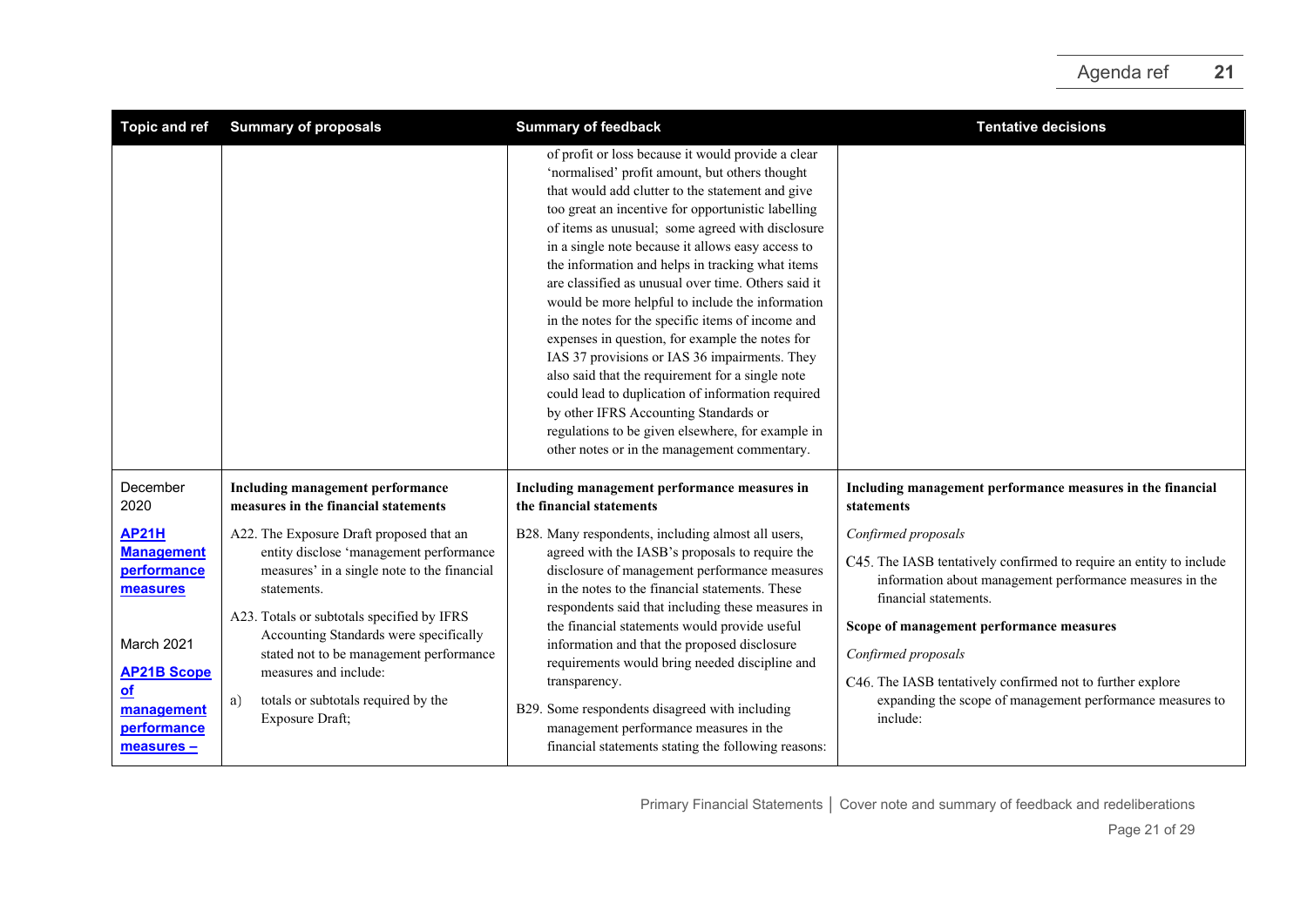| <b>Topic and ref</b>                                                                                                                                    | <b>Summary of proposals</b>                                                                                                                                                                                                                                                                                                                                                                                                                                                                  | <b>Summary of feedback</b>                                                                                                                                                                                                 | <b>Tentative decisions</b>                                                                                                                                                                    |
|---------------------------------------------------------------------------------------------------------------------------------------------------------|----------------------------------------------------------------------------------------------------------------------------------------------------------------------------------------------------------------------------------------------------------------------------------------------------------------------------------------------------------------------------------------------------------------------------------------------------------------------------------------------|----------------------------------------------------------------------------------------------------------------------------------------------------------------------------------------------------------------------------|-----------------------------------------------------------------------------------------------------------------------------------------------------------------------------------------------|
| subtotals of<br>income and                                                                                                                              | gross profit or loss (revenue less cost of<br>b)<br>sales) and similar subtotals;                                                                                                                                                                                                                                                                                                                                                                                                            | in their view non-GAAP measures are either<br>a)<br>outside the scope of financial statements or do not                                                                                                                    | measures based on line items presented in the statements of<br>a)<br>financial performance;                                                                                                   |
| expenses                                                                                                                                                | operating profit or loss before<br>C)<br>depreciation and amortisation;                                                                                                                                                                                                                                                                                                                                                                                                                      | achieve the objective of financial statements in<br>IAS 1 Presentation of Financial Statements or in<br>the Exposure Draft;                                                                                                | b)<br>measures based on the cash flow statement;<br>measures based on the statement of financial position; and<br>c)                                                                          |
| June 2021<br><b>AP21A Scope</b><br>оf                                                                                                                   | profit or loss from continuing operations;<br>d)<br>and<br>profit or loss before income tax.<br>e)                                                                                                                                                                                                                                                                                                                                                                                           | b)<br>including management performance measures in<br>the financial statements would increase the costs<br>of preparing financial statements; or                                                                           | d)<br>ratios.<br>Changes to the proposals<br>C47. The IASB tentatively decided to include in the scope of its                                                                                 |
| management<br>performance<br>measures<br>September<br>2021<br><b>AP21A</b><br><b>Management</b><br>performance<br>measure and<br>the scope of<br>public | A24. When disclosing management<br>performance measures the Exposure Draft<br>proposed an entity would also be required<br>to comply with the general requirements<br>in IFRS Accounting Standards for<br>information included in financial<br>statements. For example, each<br>management performance measure must<br>faithfully represent an aspect of the<br>financial performance of the entity and be<br>described in a clear and understandable<br>manner that does not mislead users. | it may be challenging to audit such measures.<br>c)<br>B30. A few respondents disagreed with including<br>management performance measures in the<br>financial statements because many of these<br>measures are subjective. | requirements for management performance measures the<br>numerator or denominator of a ratio, if that numerator or<br>denominator meets the definition of a management performance<br>measure. |
| communicati<br>ons<br><b>AP21B</b><br><b>Management</b><br>performance<br>measures-                                                                     | A25. However, the Exposure Draft did not<br>propose additional restrictions on<br>management performance measures, such<br>as only allowing an entity's management<br>to provide measures based on amounts<br>recognised and measured in accordance<br>with IFRS Accounting Standards.                                                                                                                                                                                                       |                                                                                                                                                                                                                            |                                                                                                                                                                                               |
| other aspects<br>of definition<br>October 2021                                                                                                          | Definition of management performance<br>measures                                                                                                                                                                                                                                                                                                                                                                                                                                             | Definition of management performance measures<br>B31. However, most respondents, including users, that<br>agreed with requiring management performance                                                                     | Definition of management performance measures<br>Confirmed proposals                                                                                                                          |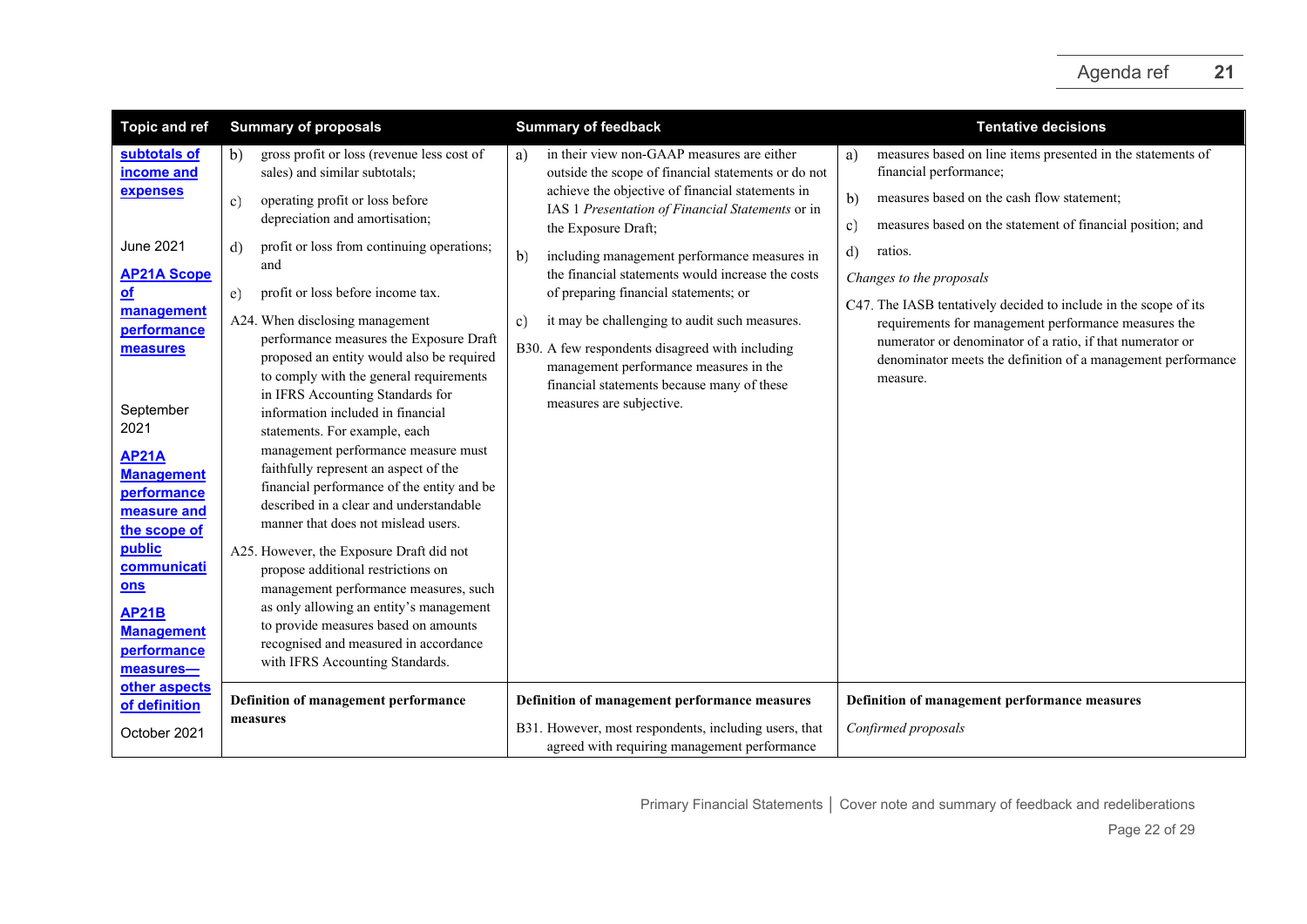| <b>Topic and ref</b>                                                                                                                                                                                                                                                                                                                                                                                                                                    | <b>Summary of proposals</b>                                                                                                                                                                                                                                                                                                                                                                                                      | <b>Summary of feedback</b>                                                                                                                                                                                                                                                                                                                                                                                                                                                                                                                                                                                                                                                                                                                                                                                                                                                                                                                                                                                                                                                                                                                                                                        | <b>Tentative decisions</b>                                                                                                                                                                                                                                                                                                                                                                                                                                                                                                                                                                                                                                                                                                                                                                                                                                                                                                                                                                                                                                                                                                                                                                                                                                                                                                                                                                                                                                                                                                                                                                                                                                                                   |
|---------------------------------------------------------------------------------------------------------------------------------------------------------------------------------------------------------------------------------------------------------------------------------------------------------------------------------------------------------------------------------------------------------------------------------------------------------|----------------------------------------------------------------------------------------------------------------------------------------------------------------------------------------------------------------------------------------------------------------------------------------------------------------------------------------------------------------------------------------------------------------------------------|---------------------------------------------------------------------------------------------------------------------------------------------------------------------------------------------------------------------------------------------------------------------------------------------------------------------------------------------------------------------------------------------------------------------------------------------------------------------------------------------------------------------------------------------------------------------------------------------------------------------------------------------------------------------------------------------------------------------------------------------------------------------------------------------------------------------------------------------------------------------------------------------------------------------------------------------------------------------------------------------------------------------------------------------------------------------------------------------------------------------------------------------------------------------------------------------------|----------------------------------------------------------------------------------------------------------------------------------------------------------------------------------------------------------------------------------------------------------------------------------------------------------------------------------------------------------------------------------------------------------------------------------------------------------------------------------------------------------------------------------------------------------------------------------------------------------------------------------------------------------------------------------------------------------------------------------------------------------------------------------------------------------------------------------------------------------------------------------------------------------------------------------------------------------------------------------------------------------------------------------------------------------------------------------------------------------------------------------------------------------------------------------------------------------------------------------------------------------------------------------------------------------------------------------------------------------------------------------------------------------------------------------------------------------------------------------------------------------------------------------------------------------------------------------------------------------------------------------------------------------------------------------------------|
| <b>AP21D</b><br><b>Operating</b><br>profit or loss<br>before<br>depreciation<br>and<br>amortisation<br>November<br>2021<br><b>AP21A</b><br><b>Management</b><br>performance<br>measures-<br>management'<br>s view of an<br>aspect of<br>performance<br><b>AP21B</b><br><b>Management</b><br>performance<br>measures<br>and the<br>scope of<br>public<br>communicati<br>ons<br><b>AP21C</b><br><b>Management</b><br>performance<br>measures-<br>faithful | A26. The Exposure Draft defined management<br>performance measures as subtotals of<br>income and expenses that:<br>are used in public communications<br>a)<br>outside financial statements;<br>complement totals or subtotals specified<br>b)<br>by IFRS Accounting Standards; and<br>communicate to users of financial<br>$\mathbf{c}$<br>statements management's view of an<br>aspect of an entity's financial<br>performance. | measures in the financial statements, raised<br>concerns about the definition of management<br>performance measures. The two most significant<br>concerns of respondents were:<br>requiring disclosure of all management<br>a)<br>performance measures used in 'public<br>communications' is too wide in scope. Most<br>respondents that raised this concern requested<br>additional guidance or suggested a narrower<br>definition of public communications.<br>management performance measures do not<br>b)<br>include measures that would, in their view,<br>equally benefit from being disclosed in the<br>financial statements. Most respondents that raised<br>this concern suggested revising the definition to<br>include other measures such as those based on<br>items presented in the statement of financial<br>position or the statement of cash flows. Many of<br>these respondents said that in their opinion the full<br>benefits of the proposals would not be realised<br>without including these additional measures.<br>However, some respondents, including some<br>users, said the proposals had significant benefits,<br>even if they did not include additional measures. | C48. The IASB tentatively confirmed to retain:<br>'providing management's view of an aspect of an entity's<br>a)<br>financial performance' as the objective of management<br>performance measures; and<br>'communicate to users of financial statements management's<br>$\mathbf{b}$<br>view of an aspect of an entity's financial performance' in the<br>definition of management performance measures.<br>Changes to the proposals<br>C49. The IASB tentatively decided to amend the definition of<br>management performance measures:<br>to remove the reference to complementing totals or subtotals<br>a)<br>specified by IFRS Accounting Standards; and<br>b)<br>to state that totals and subtotals specified by IFRS Accounting<br>Standards are not management performance measures.<br>C50. The IASB tentatively decided to establish a rebuttable<br>presumption that a subtotal of income and expenses included in<br>public communications outside financial statements represents<br>management's view of an aspect of the entity's financial<br>performance. In addition, the IASB tentatively decided to<br>provide high-level application guidance on how to assess<br>whether the entity has reasonable and supportable information<br>to support the rebuttal.<br>C51. The IASB tentatively decided to narrow the scope of public<br>communications considered for the purposes of applying the<br>definition of management performance measures, by excluding<br>oral communications, transcripts and social media posts.<br>C52. The IASB also tentatively decided to add application guidance,<br>but remove the specific requirement about faithful<br>representation. |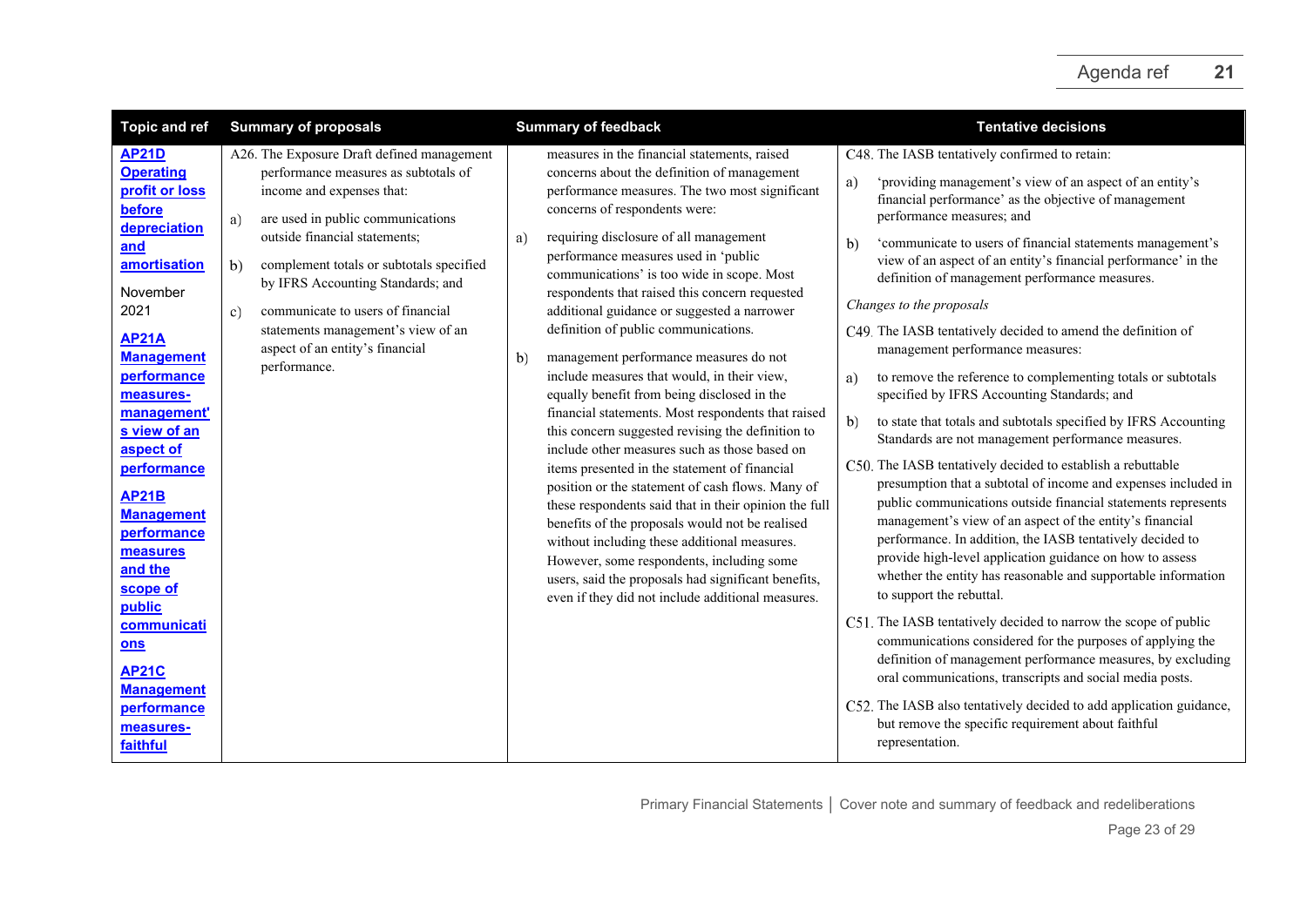<span id="page-23-2"></span><span id="page-23-1"></span><span id="page-23-0"></span>

| <b>Topic and ref</b>                                                                                  | <b>Summary of proposals</b>                                                                                                                                                                                                                                               | <b>Summary of feedback</b>                                                                                                                                                                                                                                                                                                                    | <b>Tentative decisions</b>                                                                                                                                                                                                                                                                                                                                                                                                                               |
|-------------------------------------------------------------------------------------------------------|---------------------------------------------------------------------------------------------------------------------------------------------------------------------------------------------------------------------------------------------------------------------------|-----------------------------------------------------------------------------------------------------------------------------------------------------------------------------------------------------------------------------------------------------------------------------------------------------------------------------------------------|----------------------------------------------------------------------------------------------------------------------------------------------------------------------------------------------------------------------------------------------------------------------------------------------------------------------------------------------------------------------------------------------------------------------------------------------------------|
| representatio<br>$\mathbf{n}$                                                                         | <b>Disclosure requirements</b>                                                                                                                                                                                                                                            | <b>Disclosure requirements</b>                                                                                                                                                                                                                                                                                                                | Disclosure requirements - usefulness and reconciliations                                                                                                                                                                                                                                                                                                                                                                                                 |
| January 2022<br><b>AP21A</b>                                                                          | A27. The Exposure Draft proposed that an<br>entity would be required to disclose<br>specific information about management                                                                                                                                                 | B32. Most respondents agreed with the majority of the<br>IASB's proposed disclosure requirements. Many<br>respondents, including all users, said the                                                                                                                                                                                          | Confirmed proposals<br>C53. The IASB tentatively confirmed:                                                                                                                                                                                                                                                                                                                                                                                              |
| <b>Management</b><br><b>performance</b><br>measures-<br><b>Disclosures-</b>                           | performance measures, including:<br>a)<br>a description of why the management<br>performance measure communicates<br>management's view of performance;                                                                                                                    | requirement to reconcile management<br>performance measures to the most directly<br>comparable subtotal specified in IFRS<br>Accounting Standards would increase the                                                                                                                                                                          | to require an entity to disclose why a management performance<br>a)<br>measure communicates management's view of performance,<br>subject to some drafting considerations relating to the terms<br>'why' and 'how', including an explanation of:                                                                                                                                                                                                          |
| <b>Usefulness</b><br>and<br>reconciliation<br>$\overline{\mathbf{S}}$                                 | b)<br>a reconciliation to the most directly<br>comparable total or subtotal specified by<br>IFRS Accounting Standards;                                                                                                                                                    | transparency and usefulness of information about<br>these measures. Some respondents, particularly<br>users, said the disclosure requirements that would<br>apply when a management performance measure                                                                                                                                       | i) how the management performance measure is calculated;<br>and<br>ii) how the measure provides useful information about the<br>entity's performance; and                                                                                                                                                                                                                                                                                                |
| <b>AP21B</b><br><b>Management</b><br>performance<br>measures-                                         | the income tax effect and the effect on<br>$\mathbf{c}$<br>non-controlling interests for each item<br>disclosed in the reconciliation; and                                                                                                                                | is changed or removed would be particularly<br>useful.<br>B33. However, there was mixed feedback on the<br>IASB's proposal to require the disclosure of the                                                                                                                                                                                   | to require an entity to disclose a reconciliation between a<br>b)<br>management performance measure and the most directly<br>comparable subtotal or total specified in IFRS Accounting<br>Standards.                                                                                                                                                                                                                                                     |
| <b>Disclosure of</b><br>tax and NCI                                                                   | how the entity determined the income tax<br>d)<br>effect for each item disclosed in the<br>reconciliation.                                                                                                                                                                | tax and non-controlling interest effects of<br>reconciling items between the management<br>performance measure and the most directly                                                                                                                                                                                                          | Changes to the proposals<br>C54. The IASB tentatively decided:                                                                                                                                                                                                                                                                                                                                                                                           |
| March 2022<br><b>AP21B</b><br><b>Management</b><br>performance<br>measures-<br>location and<br>cross- | A28. If an entity changed the calculation of its<br>management performance measures,<br>introduced a new management<br>performance measure or removed a<br>previously disclosed management<br>performance measure the Exposure Draft<br>proposed it would be required to: | comparable subtotals specified in IFRS<br>Accounting Standards. While many users agreed<br>with the disclosure requirements, some other<br>respondents said that it would be costly to obtain<br>the information, a more onerous disclosure<br>requirement than the disclosures required for<br>items in the statement of profit and loss, or | to provide additional application guidance to support the<br>a)<br>proposed requirement described in $(C51(a))$ . The guidance<br>would clarify that, where doing so would be necessary for a<br>user of financial statements to understand why a management<br>performance measure communicates management's view of<br>performance, the explanations described in $(C51(a)(i))$ and<br>$(C51(a)(ii))$ would refer to the individual reconciling items. |
| referencing                                                                                           | disclose sufficient explanation for users to<br>a)<br>understand the change, addition or<br>removal and its effects;                                                                                                                                                      | contrary to management performance measures<br>communicating a management view to require the<br>information. It would be contrary to<br>communicating a management view because                                                                                                                                                              | to require an entity to disclose, for each reconciling item, the<br>b)<br>$amount(s)$ related to each line item(s) in the statement(s) of<br>financial performance.<br><b>Disclosure of tax and NCI</b>                                                                                                                                                                                                                                                  |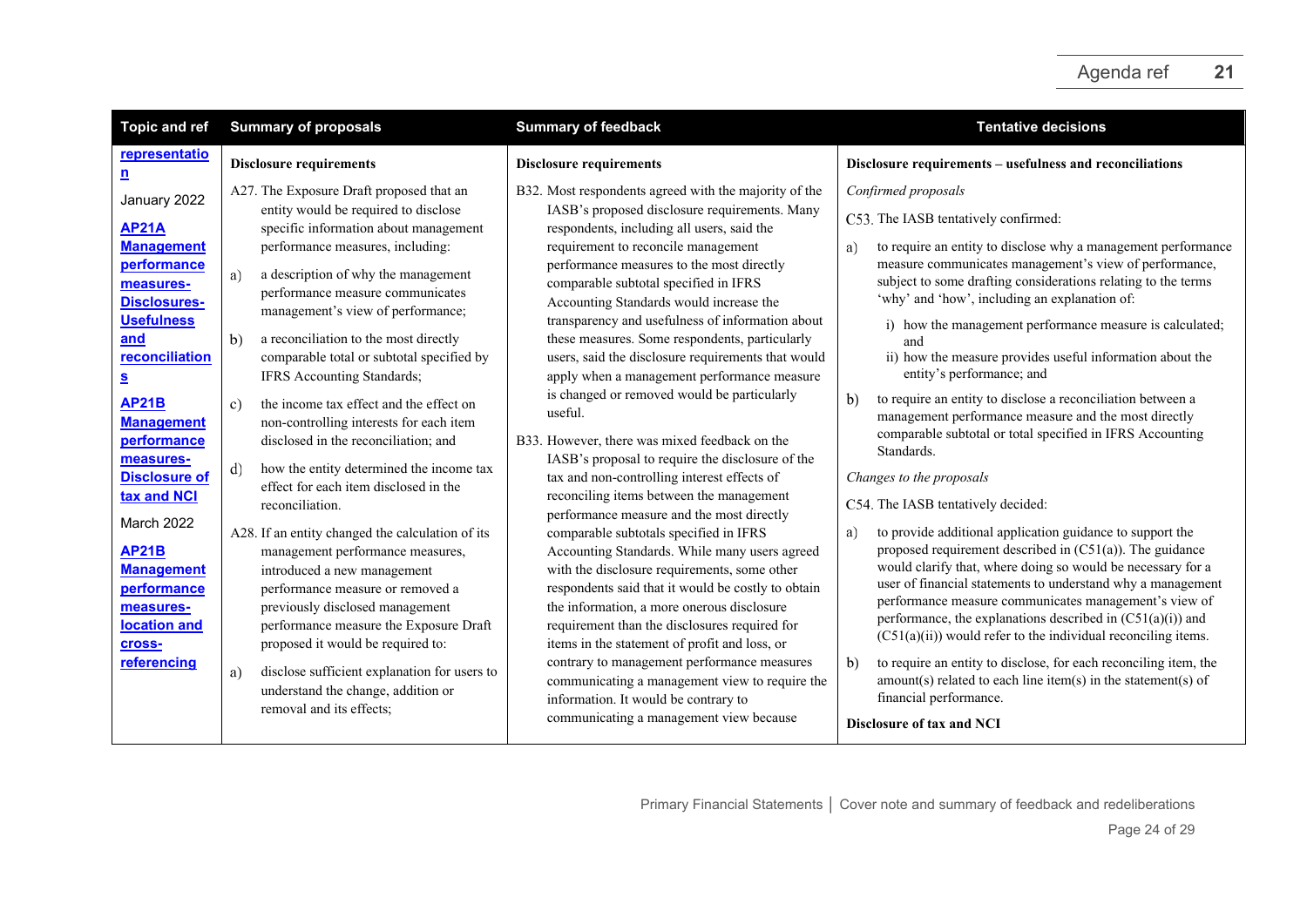| <b>Topic and ref</b> | <b>Summary of proposals</b>                                                                                                                                                                                                                                                                                                                                                                                                                                                                                                                                                                                                                                                                                                    | <b>Summary of feedback</b>                                                                                                                                                                                                                                                                                                                                 | <b>Tentative decisions</b>                                                                                                                                                                                                                                                                                                                                                                                                                                                                                                                                                                                                                                                                                                                                                                                                                                                                                                                                                                                                                                            |
|----------------------|--------------------------------------------------------------------------------------------------------------------------------------------------------------------------------------------------------------------------------------------------------------------------------------------------------------------------------------------------------------------------------------------------------------------------------------------------------------------------------------------------------------------------------------------------------------------------------------------------------------------------------------------------------------------------------------------------------------------------------|------------------------------------------------------------------------------------------------------------------------------------------------------------------------------------------------------------------------------------------------------------------------------------------------------------------------------------------------------------|-----------------------------------------------------------------------------------------------------------------------------------------------------------------------------------------------------------------------------------------------------------------------------------------------------------------------------------------------------------------------------------------------------------------------------------------------------------------------------------------------------------------------------------------------------------------------------------------------------------------------------------------------------------------------------------------------------------------------------------------------------------------------------------------------------------------------------------------------------------------------------------------------------------------------------------------------------------------------------------------------------------------------------------------------------------------------|
|                      | disclose the reasons for the change,<br>b)<br>addition or removal; and<br>restate its comparative information,<br>C)<br>including in the required note disclosures,<br>to reflect the change, addition or removal.<br>A29. The Exposure Draft also proposed that an<br>entity be prohibited from using columns<br>to present management performance<br>measures in the statement(s) of financial<br>performance.<br>A30. The proposed requirements are set out in<br>paragraphs 103-110 of the Exposure<br>Draft and paragraphs BC145-BC180 of<br>the Basis for Conclusions on the Exposure<br>Draft describe the IASB's reasons for the<br>proposals and discuss approaches that<br>were considered but rejected by the IASB. | information about tax and non-controlling interest<br>effects is not always used by management.                                                                                                                                                                                                                                                            | C55. The IASB discussed feedback on the proposal to require an<br>entity to disclose the effects of tax and non-controlling interests<br>for individual items in the reconciliation between a<br>management performance measure and the most directly<br>comparable subtotal or total specified in IFRS Accounting<br>Standards. The IASB asked for further information about<br>entities that already disclose the tax effects of such reconciling<br>items; in particular, how they calculate the tax effect.<br><b>Location and cross-referencing</b><br>Confirmed proposals<br>C56. The IASB tentatively confirmed:<br>the proposed requirement to disclose information about<br>a)<br>management performance measures in a single note to the<br>financial statements; and<br>not to add any requirements relating to an entity including<br>$\mathbf{b}$<br>disclosures about management performance measures in the<br>financial statements by reference to another document.<br>C57. The IASB will discuss other aspects of proposals at a future<br>meeting. |
|                      | Operating profit or loss before depreciation<br>and amortisation                                                                                                                                                                                                                                                                                                                                                                                                                                                                                                                                                                                                                                                               | Operating profit or loss before depreciation and<br>amortisation                                                                                                                                                                                                                                                                                           | Operating profit or loss before depreciation, amortisation, and<br>specified impairments                                                                                                                                                                                                                                                                                                                                                                                                                                                                                                                                                                                                                                                                                                                                                                                                                                                                                                                                                                              |
|                      | A31. The Exposure Draft did not propose<br>defining EBITDA. However, the IASB<br>proposed to exempt from the disclosure<br>requirements for management<br>performance measures a subtotal<br>calculated as operating profit or loss<br>before depreciation and amortisation. The<br>IASB considered, but rejected, describing                                                                                                                                                                                                                                                                                                                                                                                                  | B34. Most respondents, including most users, agreed<br>with the IASB's proposal not to define earnings<br>before interest, tax, depreciation and amortisation<br>(EBITDA). These respondents said they agreed<br>that there was no consensus on what EBITDA<br>represents, that its use varies widely and that it is<br>not applicable to some industries. | Changes to the proposals<br>C58. The IASB tentatively decided:<br>to specify an operating profit or loss before depreciation and<br>a)<br>amortisation subtotal that excludes impairments of assets within<br>the scope of IAS 36 Impairment of Assets;                                                                                                                                                                                                                                                                                                                                                                                                                                                                                                                                                                                                                                                                                                                                                                                                               |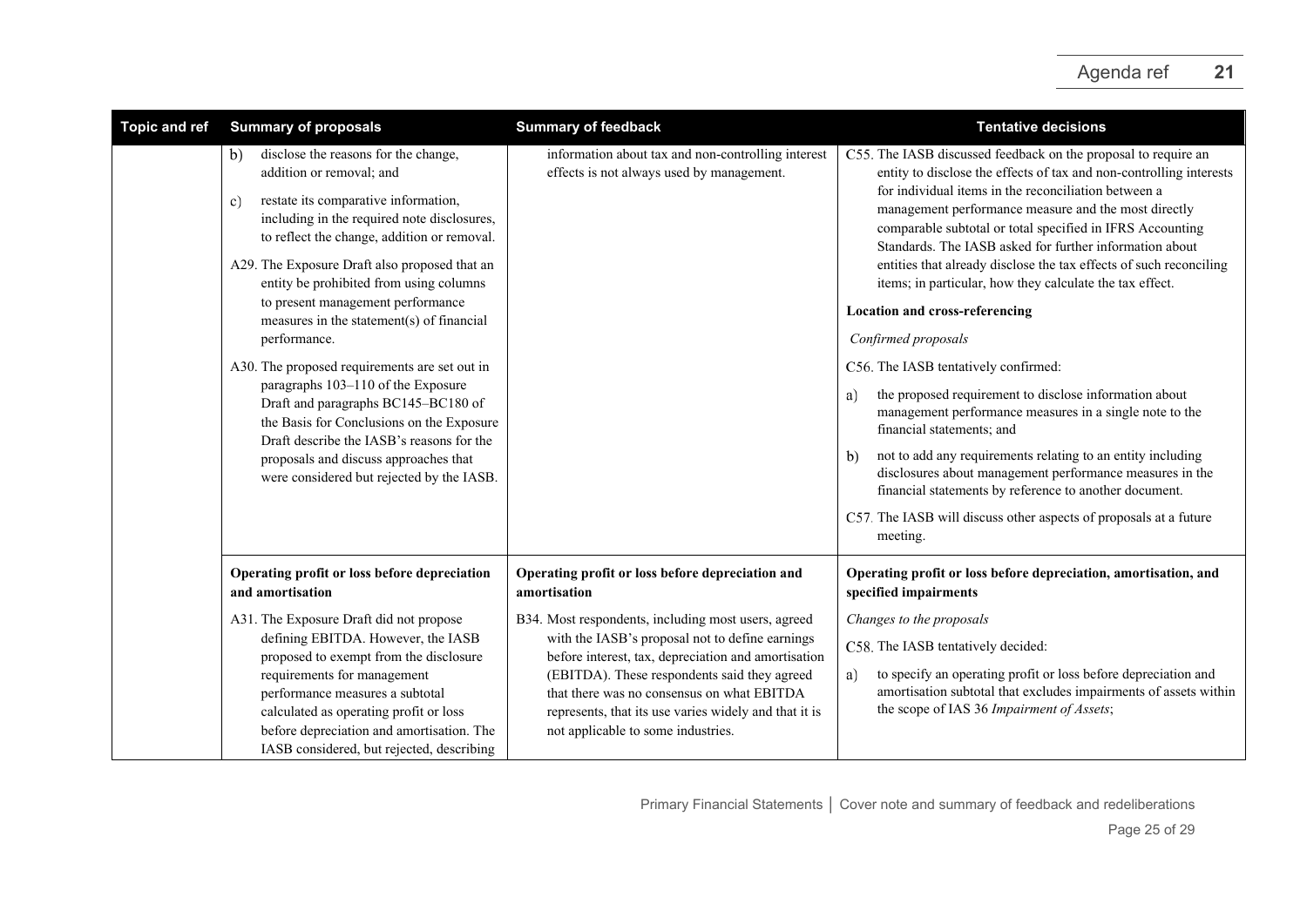| <b>Topic and ref</b>                                                                                                                                      | <b>Summary of proposals</b>                                                                                                                                                                                                                                   | <b>Summary of feedback</b>                                                                                                                                                                                                                                                                                                                                                                                                                    | <b>Tentative decisions</b>                                                                                                                                                                                                                                                                                                                                                                                                                                                                                                                                                                                                                                                                                                                                             |
|-----------------------------------------------------------------------------------------------------------------------------------------------------------|---------------------------------------------------------------------------------------------------------------------------------------------------------------------------------------------------------------------------------------------------------------|-----------------------------------------------------------------------------------------------------------------------------------------------------------------------------------------------------------------------------------------------------------------------------------------------------------------------------------------------------------------------------------------------------------------------------------------------|------------------------------------------------------------------------------------------------------------------------------------------------------------------------------------------------------------------------------------------------------------------------------------------------------------------------------------------------------------------------------------------------------------------------------------------------------------------------------------------------------------------------------------------------------------------------------------------------------------------------------------------------------------------------------------------------------------------------------------------------------------------------|
|                                                                                                                                                           | the subtotal operating profit or loss before<br>depreciation and amortisation as<br>EBITDA.<br>A32. Paragraphs BC172-BC173 of the Basis<br>for Conclusions on the Exposure Draft<br>explain why the IASB has not proposed<br>requirements relating to EBITDA. | B35. Some respondents, including some users,<br>disagreed saying the IASB should define<br>EBITDA because it is a widely used measure that<br>would benefit from a consistent definition.                                                                                                                                                                                                                                                     | to do this by amending the specified subtotal 'operating profit<br>b)<br>or loss before depreciation and amortisation', rather than adding<br>an additional subtotal to the list of specified subtotals;<br>to label the amended specified subtotal as 'operating profit or<br>$\mathbf{c})$<br>loss before depreciation, amortisation, and specified<br>impairments';<br>not explicitly to prohibit 'EBITDA' as a label for an 'operating<br>d)<br>profit or loss before depreciation, amortisation and specified<br>impairments' subtotal, but to explain in the Basis for<br>Conclusions that such a label would rarely be a faithful<br>representation for the subtotal; and<br>to include no further specific requirements in relation to this<br>e)<br>subtotal. |
| December<br>2020/ January<br>2021<br><b>AP211</b><br><b>Statement of</b><br>cash flows<br>March 2021<br><b>AP21C</b><br><b>Statement of</b><br>cash flows | Starting point for indirect method<br>A33. The Exposure Draft proposed requiring an<br>entity to use the operating profit or loss<br>subtotal as the starting point for the<br>indirect method of reporting cash flows<br>from operating activities.          | <b>Starting point for indirect method</b><br>B36. The key messages from the feedback on the<br>proposals relating to the statement of cash flows<br>are:<br>many respondents did not comment on the<br>a)<br>proposals; and<br>of those respondents that did comment, many<br>b)<br>agreed with the proposals saying that the<br>proposals would result in a consistent presentation<br>that would enhance comparability between<br>entities. | <b>Starting point for indirect method</b><br>Confirmed proposals<br>C59. The IASB tentatively confirmed to require an entity to use the<br>operating profit or loss subtotal as the starting point for the<br>indirect method of reporting cash flows from operating<br>activities.                                                                                                                                                                                                                                                                                                                                                                                                                                                                                    |
|                                                                                                                                                           | <b>Classification of interest and dividend cash</b><br>flows<br>A34. The Exposure Draft also proposed<br>reducing the presentation alternatives                                                                                                               | <b>Classification of interest and dividend cash flows</b><br>B37. The main concern of those that did not agree was<br>the lack of alignment between the statement of<br>cash flows and the statement of profit or loss,                                                                                                                                                                                                                       | <b>Classification of interest and dividend cash flows</b><br>Confirmed proposals<br>C60. The IASB tentatively confirmed proposals relating to the<br>classification of interest paid and dividend cash flows for                                                                                                                                                                                                                                                                                                                                                                                                                                                                                                                                                       |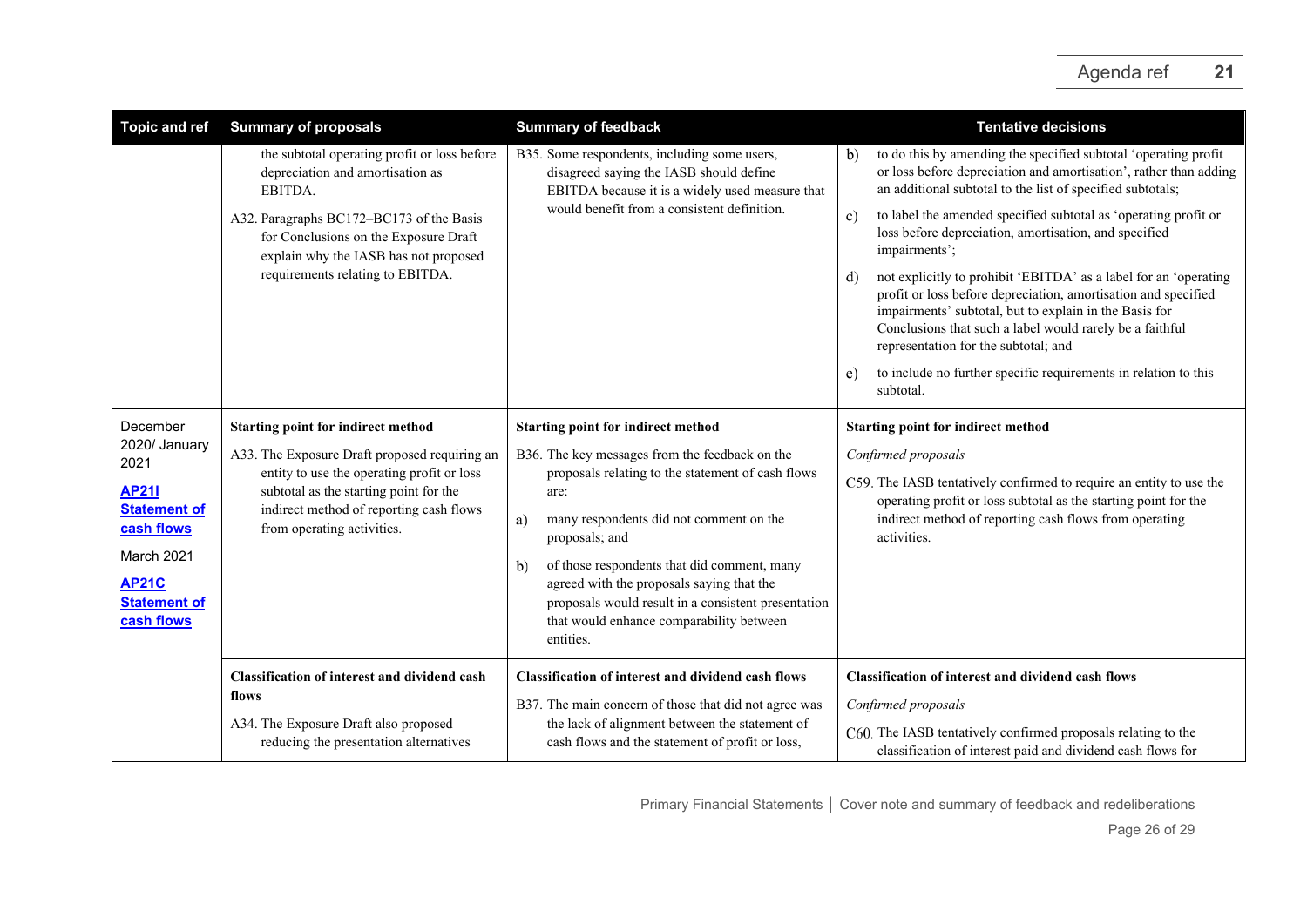<span id="page-26-0"></span>

| <b>Topic and ref</b> | <b>Summary of proposals</b>                                                                                                                                                                                                                                                                    |                         |                                                                                                     | <b>Summary of feedback</b>                                                                                                                                           | <b>Tentative decisions</b>                                                                                                                                                                                                                                   |
|----------------------|------------------------------------------------------------------------------------------------------------------------------------------------------------------------------------------------------------------------------------------------------------------------------------------------|-------------------------|-----------------------------------------------------------------------------------------------------|----------------------------------------------------------------------------------------------------------------------------------------------------------------------|--------------------------------------------------------------------------------------------------------------------------------------------------------------------------------------------------------------------------------------------------------------|
|                      | currently permitted by IAS 7 and<br>requiring that, in the statement of cash<br>flows, an entity classifies interest and<br>dividend cash flows as shown in the table.                                                                                                                         |                         |                                                                                                     | which was also raised as a concern by some<br>fieldwork participants.<br>B38. Some respondents requested a comprehensive<br>review of IAS 7 Statement of Cash Flows. | entities other than those for which investing and financing are<br>main business activities. Accordingly, interest and dividends<br>paid would be classified as financing activities, and dividends<br>received would be classified as investing activities. |
|                      | <b>Cash flow</b><br>item                                                                                                                                                                                                                                                                       | <b>Most</b><br>entities | <b>Specified</b><br>entities <sup>9</sup>                                                           |                                                                                                                                                                      | C61. The IASB will discuss the classification of interest received at a<br>future IASB meeting.                                                                                                                                                              |
|                      | Interest<br>paid                                                                                                                                                                                                                                                                               | Financing               | Accounting<br>policy choice,                                                                        |                                                                                                                                                                      |                                                                                                                                                                                                                                                              |
|                      | Interest<br>received                                                                                                                                                                                                                                                                           | Investing               | possible location<br>depends on the                                                                 |                                                                                                                                                                      |                                                                                                                                                                                                                                                              |
|                      | Dividends<br>received                                                                                                                                                                                                                                                                          | Investing               | classification of<br>the related<br>income and<br>expenses in the<br>statement of<br>profit or loss |                                                                                                                                                                      |                                                                                                                                                                                                                                                              |
|                      | Dividends<br>paid                                                                                                                                                                                                                                                                              |                         | Financing                                                                                           |                                                                                                                                                                      |                                                                                                                                                                                                                                                              |
|                      | A35. In the Exposure Draft, the proposed<br>amendment to paragraph 18(b) of IAS 7,<br>proposed new paragraphs 33A and 34A-<br>34D of IAS 7 and paragraphs BC185-<br>BC208 of the Basis for Conclusions on<br>the Exposure Draft describe the IASB's<br>reasons for the proposals and discusses |                         |                                                                                                     |                                                                                                                                                                      |                                                                                                                                                                                                                                                              |

<sup>&</sup>lt;sup>9</sup> An entity that provides financing to customers as a main business activity or in the course of its main business activities invests in assets that generate a return individually and largely independently of the entity's other resources.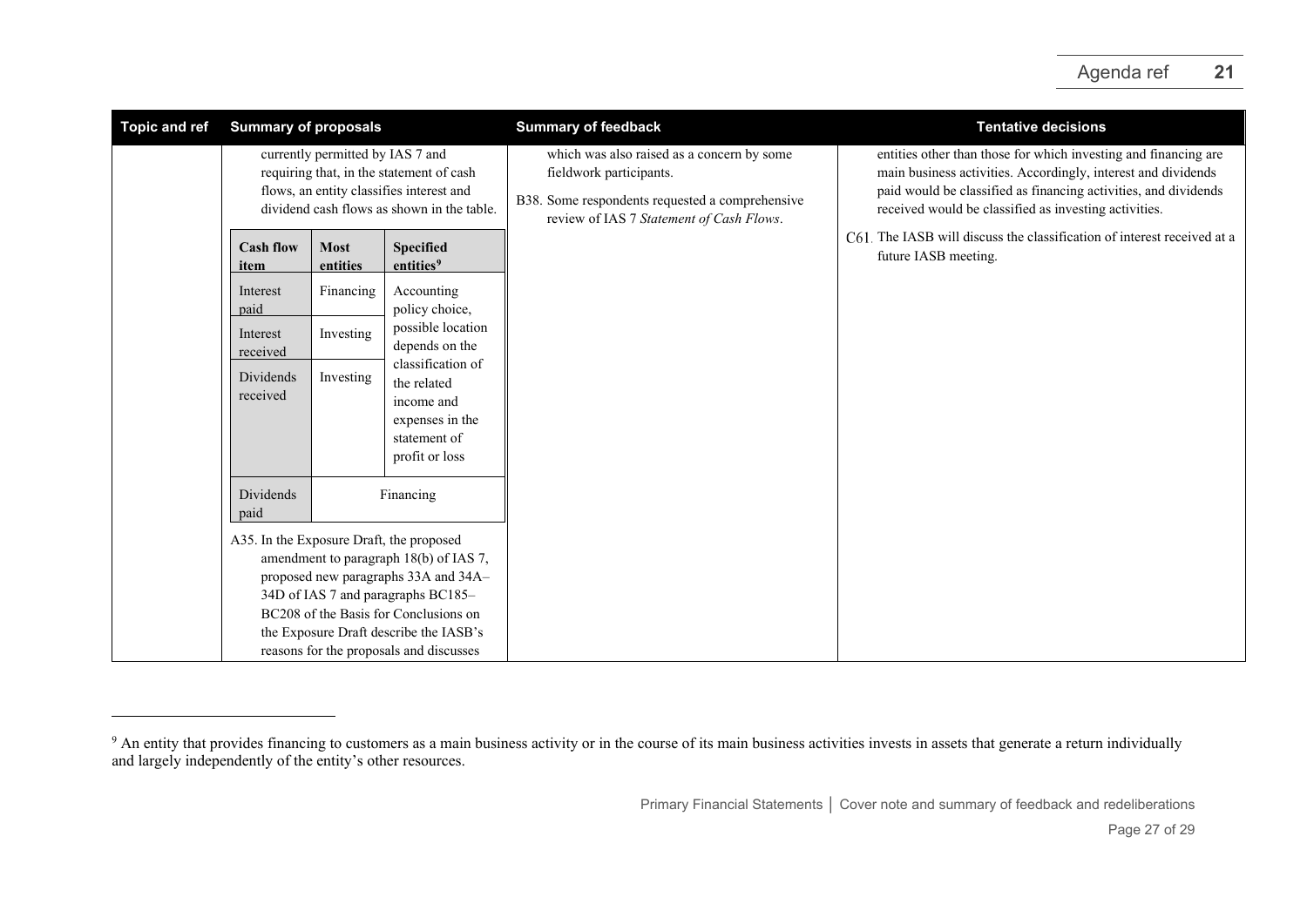| <b>Topic and ref</b>                                              | <b>Summary of proposals</b>                                                                                                                                                                                                                                                    | <b>Summary of feedback</b>                                                                                                                                                                                                                                                                                                                                          | <b>Tentative decisions</b>                                              |
|-------------------------------------------------------------------|--------------------------------------------------------------------------------------------------------------------------------------------------------------------------------------------------------------------------------------------------------------------------------|---------------------------------------------------------------------------------------------------------------------------------------------------------------------------------------------------------------------------------------------------------------------------------------------------------------------------------------------------------------------|-------------------------------------------------------------------------|
|                                                                   | approaches that were considered but<br>rejected by the IASB.                                                                                                                                                                                                                   |                                                                                                                                                                                                                                                                                                                                                                     |                                                                         |
| December<br>2020/ January<br>2021<br><b>AP21J Other</b><br>topics | A36. Other comments on the proposals in the<br>Exposure Draft, including the analysis of<br>the effects (paragraphs BC232-BC312 of<br>the Basis for Conclusions on the Exposure<br>Draft, including Appendix) and<br>Illustrative Examples accompanying the<br>Exposure Draft. | B39. Most of the comments not responding to specific<br>question related to additional work respondents<br>would like the IASB to undertake, mostly as<br>separate projects. Respondents also provided<br>feedback on proposals relating to other<br>comprehensive income and interim financial<br>reporting and comments on the proposed<br>implementation period. | C62. The IASB will discuss these proposals at a future IASB<br>meeting. |